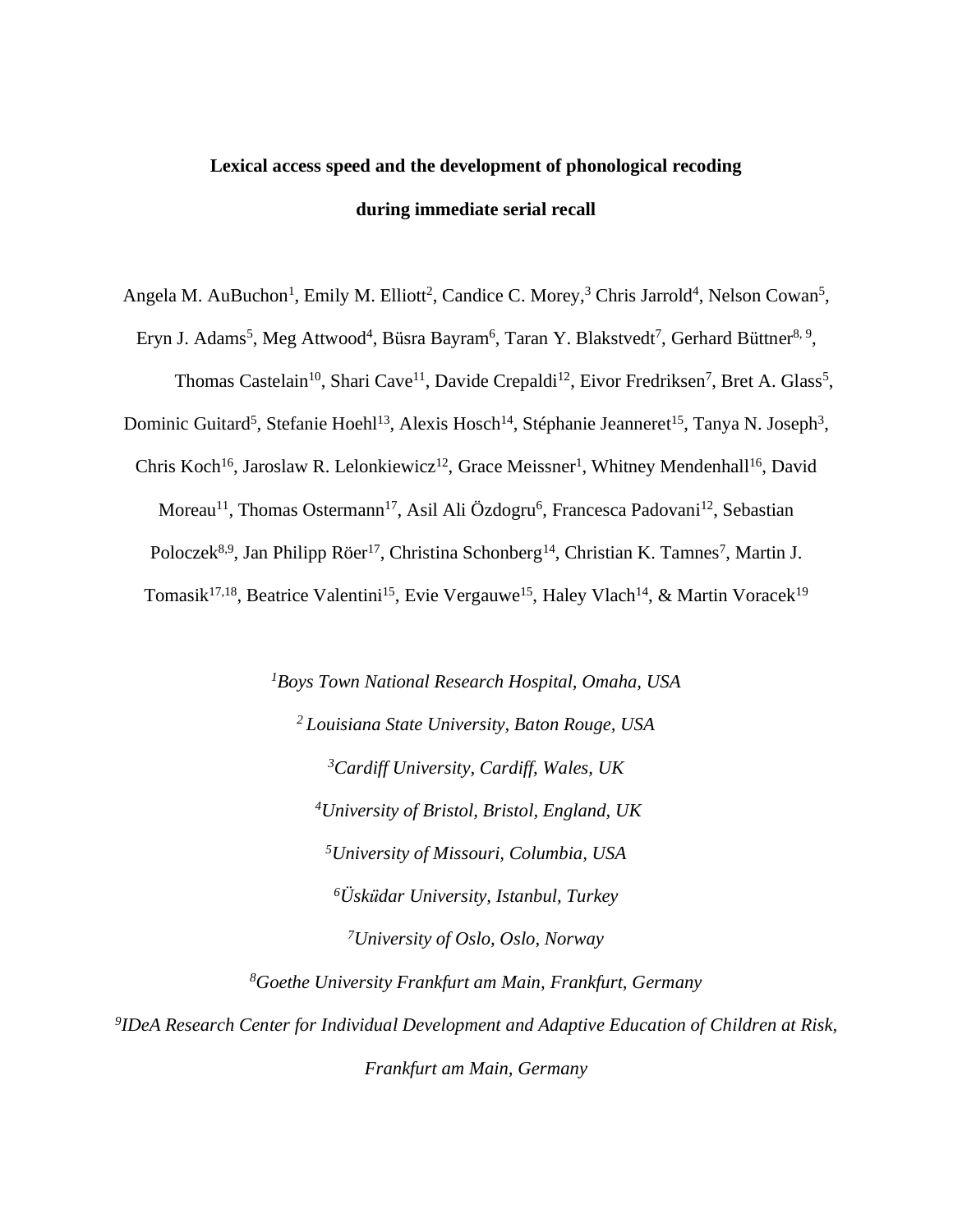*<sup>10</sup>University of Costa Rica, San José, San Pedro, Costa Rica <sup>11</sup>University of Auckland, Auckland, New Zealand*

*<sup>12</sup>Scuola Internazionale Superiore di Studi Avanzati (SISSA), Trieste, Italy*

*<sup>13</sup>Department of Developmental and Education Psychology, Faculty of Psychology, University of* 

*Vienna, Vienna, Austria*

*<sup>14</sup>University of Wisconsin, Madison, USA*

*<sup>15</sup>Faculty of Psychology and Educational Sciences,*

*University of Geneva, Geneva, Switzerland*

*<sup>16</sup>George Fox University, Newberg, USA*

*<sup>17</sup>Witten/Herdecke University, Witten, Germany*

*<sup>18</sup>University of Zurich, Zürich, Switzerland*

*<sup>19</sup>Department of Developmental and Education Psychology, Faculty of Psychology, University of Vienna, Vienna, Austria*

Corresponding Author

Angela M. AuBuchon

[Angela.aubuchon@boystown.org](mailto:Angela.aubuchon@boystown.org)

Submission Date: November 22, 2021

Resubmission date: February 14, 2022

Accepted: April 25, 2022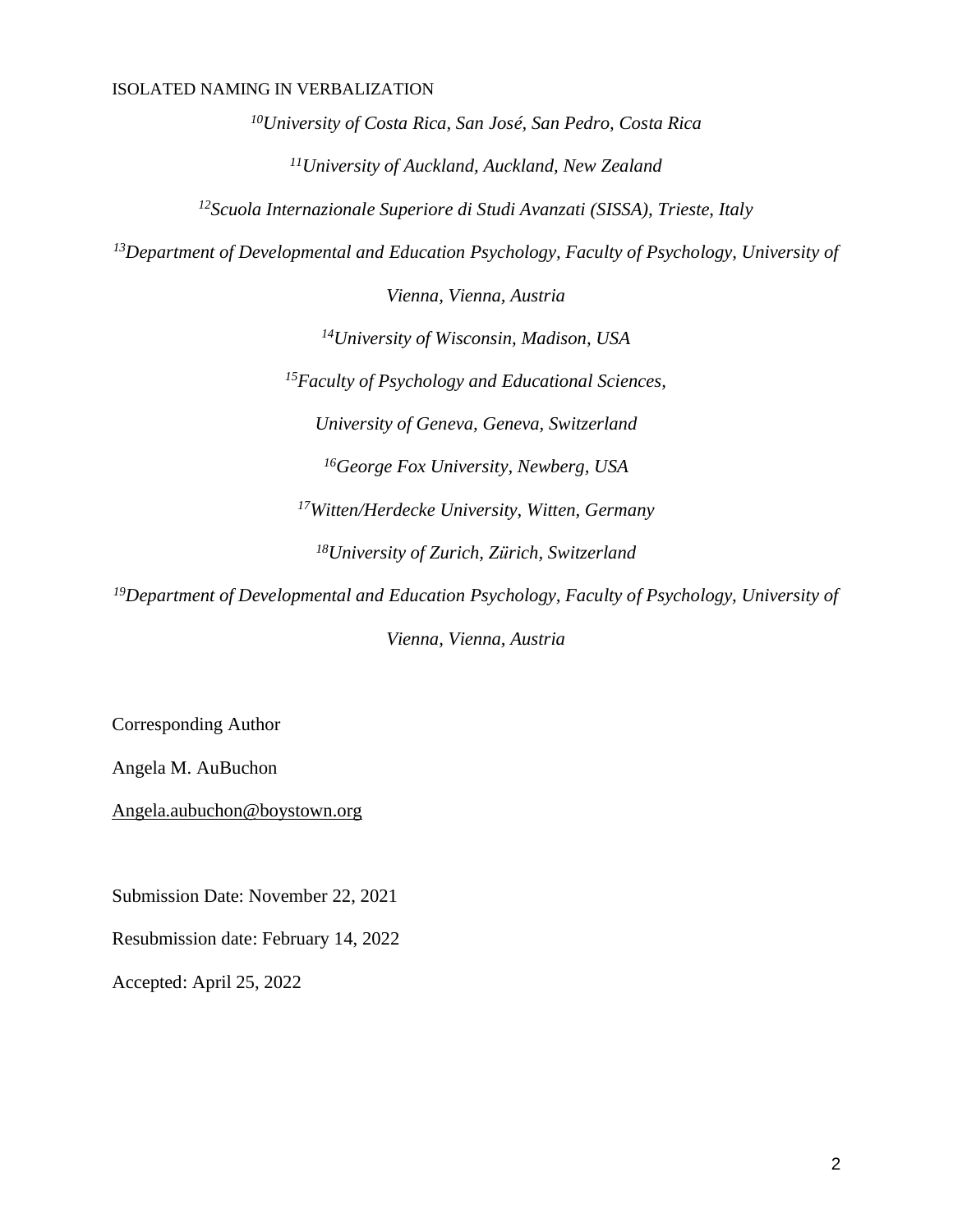#### Abstract

A recent Registered Replication Report (RRR) of the development of verbal rehearsal during serial recall (Elliott et al., 2021) revealed that children verbalized at younger ages than previously thought (Flavell et al., 1966), but did not identify sources of individual differences. Here we use mediation analysis to reanalyze data from the 934 children ranging from 5 to 10 years old from the RRR for that purpose. From ages 5 to 7, the time taken for a child to label pictures (i.e. isolated naming speed) predicted the child's spontaneous use of labels during a visually-presented serial reconstruction task, despite no need for spoken responses. For 6- and 7 year-olds, isolated naming speed also predicted recall. The degree to which verbalization mediated the relation between isolated naming speed and recall changed across development. All relations dissipated by age 10. The same general pattern was observed in an exploratory analysis of delayed recall for which greater demands are placed on rehearsal for item maintenance. Overall, our findings suggest that spontaneous phonological recoding during a standard shortterm memory task emerges around age 5, increases in efficiency during the early elementary school years, and is sufficiently automatic by age 10 to support immediate serial recall in most children. Moreover, the findings highlight the need to distinguish between phonological recoding and rehearsal in developmental studies of short-term memory.

Keywords: phonological recoding, rehearsal, immediate serial recall, isolated naming speed, multilab replication, extension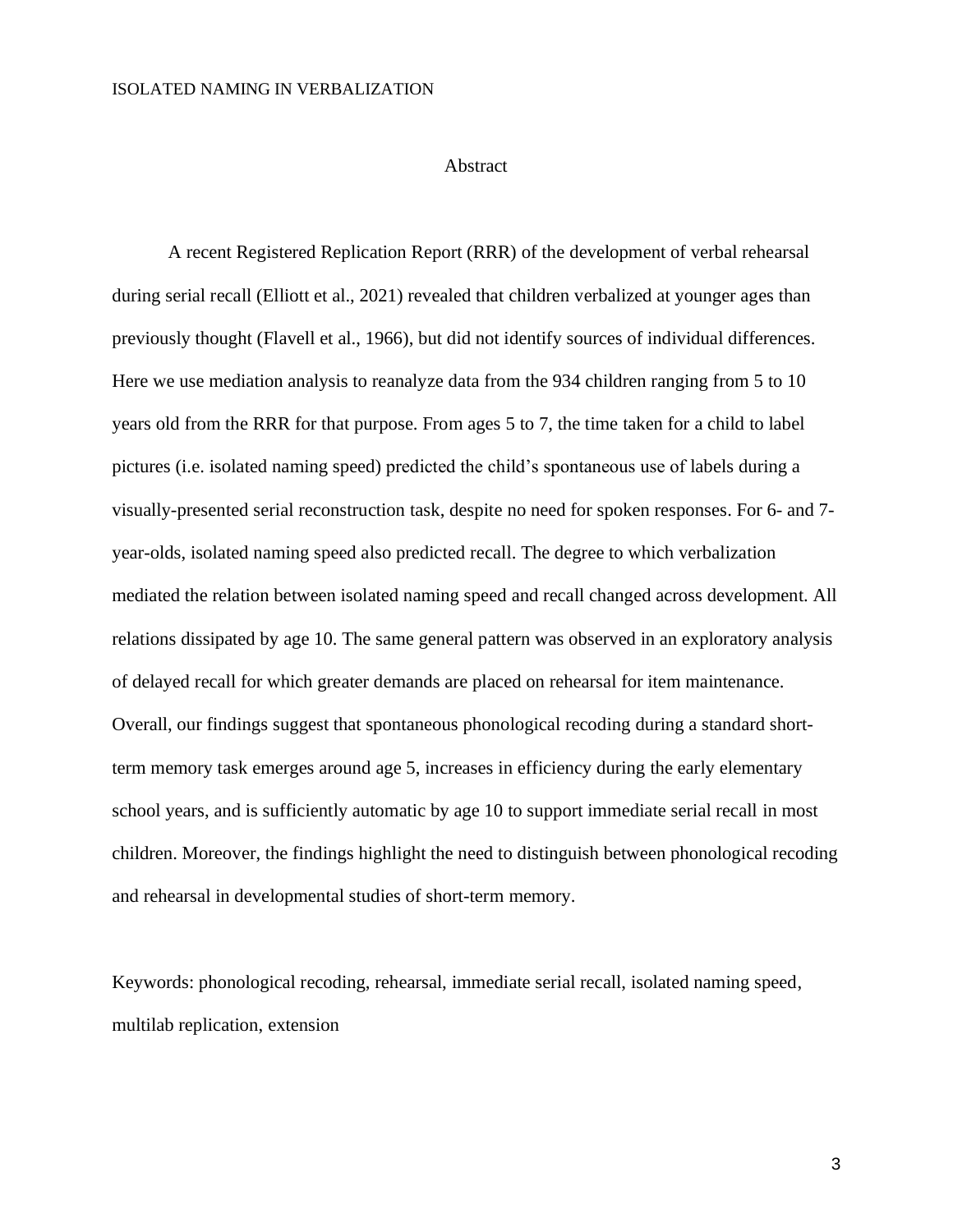# Lexical access speed and the development of phonological recoding during immediate serial recall

Short-term and working memory skills improve markedly throughout early and middle childhood. However, the extent to which this improvement is due to increased capacity, increased processing speed, and the development of specific strategies is debated (Camos  $\&$ Barrouillet, 2011; Cowan, 2016; Cowan et al., 2011; Fry & Hale, 2000; Jarrold & Tam, 2011). In particular, the continuing development of language skills during childhood may support the use of more complex verbal strategies during short-term and working memory tasks (Nation  $\&$ Hulme, 2011). Understanding the developmental trajectories of different strategies– independent of changes to capacity and processing efficiency – is crucial because strategy use is likely the best candidate for intervention (St Clair-Thompson, Stevens, Hunt, & Bode, 2010). Just as importantly, identifying the expected range of variability around the emergence and efficiency of these strategies -- for use in standard short-term and working memory assessments -- will provide context for when intervention may be necessary. Unfortunately, standard immediate serial recall – the most commonly used clinical assessment of short-term memory – does not afford the experimental control necessary to dissociate the development of different strategies from changes in capacity and processing speed. Therefore, it is difficult for clinicians to identify age-appropriate targets for intervention when serial recall performance is poor. Fortunately, various measures of speech output timing have been used to isolate the language skills which might serve as foundations for verbal short-term and working memory strategies.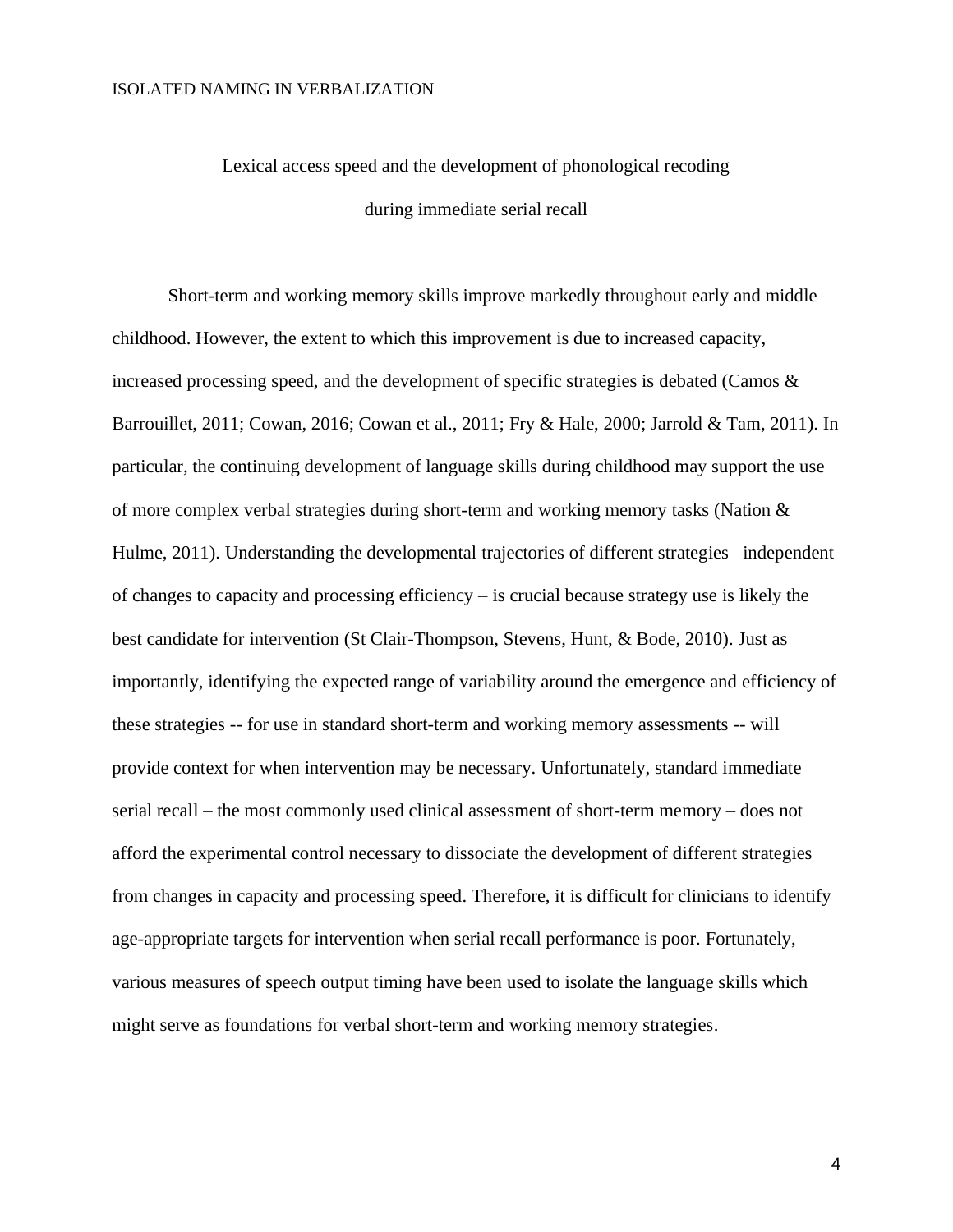The current study uses one such measure, namely isolated naming, to assess the contribution of speeded lexical access to the phonological strategies of recoding and rehearsal which, in turn, support serial recall. Importantly, by reanalyzing data from a very large sample of children, these relationships could be examined across childhood in order to articulate the general developmental trajectory of these phonological strategies as well as the individual differences that underly variability around their development. First, we will describe the benefits of efficient phonological strategy use in adulthood. We then provide a recently updated developmental timeline noting the emergence of phonological strategies as tapped in standard short-term and working memory tasks during development. Finally, we propose isolated naming speed as a measure of individual differences in the efficiency of phonological strategy use. This proposal stems from the reading development literature which suggests that lexical access speed – as measured by isolated naming speed – constrains reading skill in early readers, but variability in lexical access speed decreases during development. Therefore, other general processing skills become better predictors of that domain of cognition across later stages of development.

#### **Labeling supports phonological strategies in adulthood.**

The seemingly simple skill of rapidly saying the name of a visual symbol is related to a variety of higher order abilities including reading (Wolf & Bowers, 1999), executive function (AuBuchon, Pisoni, & Kronenberger, 2015), and even behavior regulation (Tannock et al, 2000). The emergence of verbal labeling as a mnemonic strategy is also thought to underlie a developmental improvement in serial recall, even when responses are not spoken but are instead pointed to (Elliott et al, 2021; Flavell, Beach, & Chinsky, 1966). In particular, efficient verbal labeling is likely a foundational skill that underlies the more complex strategy of rehearsal. Adults commonly report using rehearsal – the repetition of a to-be-remembered item's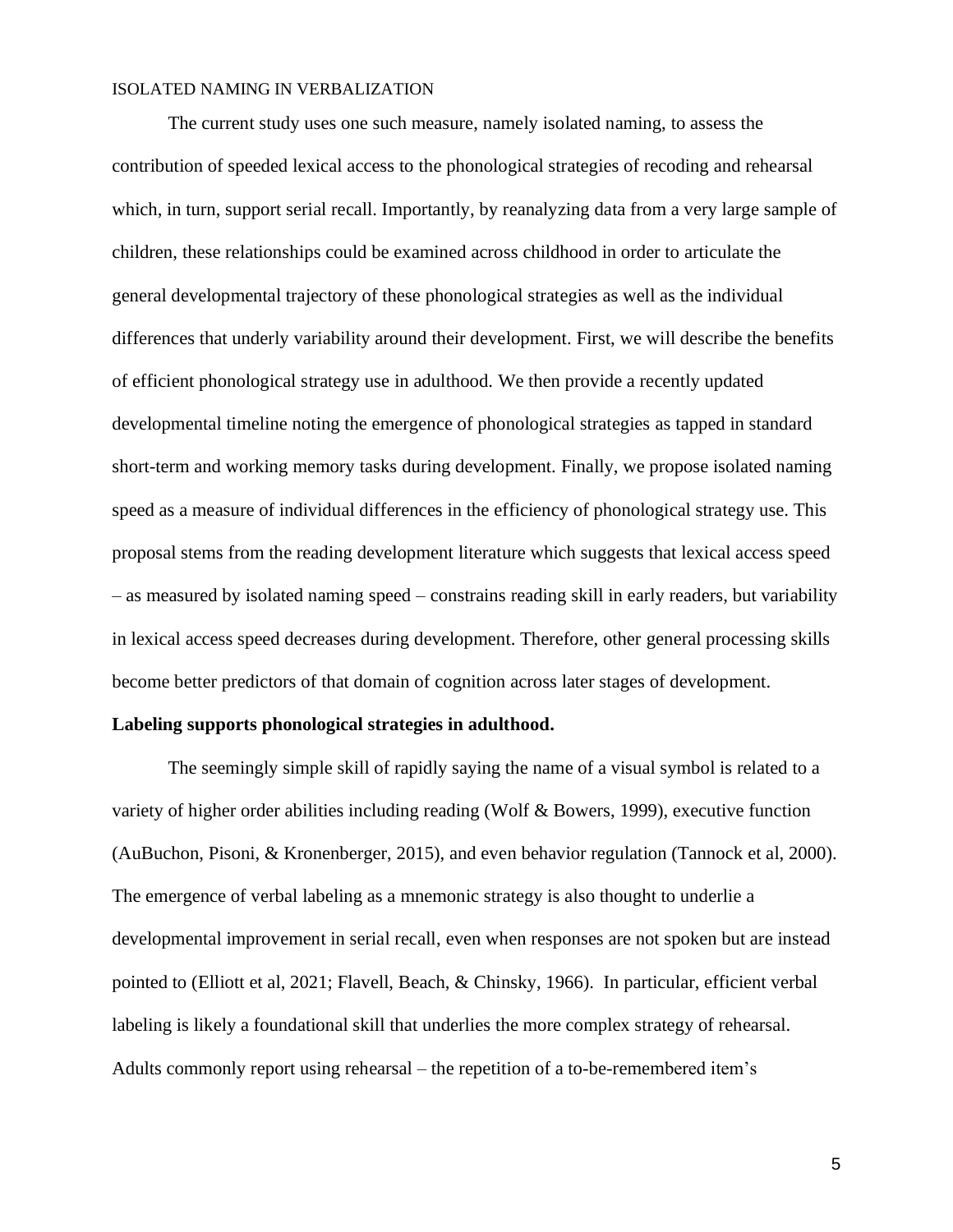phonological code – during immediate serial recall tasks (Norris, Hall,  $\&$  Gathercole, 2019); this strategy appears to be effective for maintaining items when no intervening processing tasks are required (Engle et al., 1992; Turley-Ames & Whitfield, 2003).

When memoranda are presented visually, they must be recoded into a phonological representation prior to rehearsal by assigning the item a verbal label (Conrad & Hull, 1964). Notably, in discussions around adult strategy use, this act of phonological recoding is assumed to occur covertly and via the initial rehearsal loop (Della Sala, Logie, Marchetti, & Wynn, 1991), so phonological recoding is rarely discussed as an independent strategy within the adult literature. However, labeling appears to benefit serial recall in its own right, as well as act as a precursor of rehearsal (Henry, Turner, Smith, & Leather, 2000; Poloczek, Henry, Messer, & Büttner, 2019). Therefore, before rehearsal reaches highly efficient adult-like levels, it may prove useful to dissociate verbal labeling (as an overt form of phonological recoding) from rehearsal.

#### **The development of phonological strategies and serial recall.**

This developmental trajectory of children's rehearsal was first articulated by Flavell, Beach, and Chinsky in 1966. For the intervening decades, their sample of 60 children – twenty 5 year-olds, twenty 7-year-olds, and twenty 10-year-olds – largely drove claims that children begin to spontaneously rehearse at age 7 (Henry, 1991). Flavell et al. observed that most of the 7- and 10-year-olds consistently verbalized (i.e., produced lip movements or other behaviors indicative of phonological recoding and/or rehearsal) while attempting to recall lists of serially presented pictures; in contrast, only two of the twenty 5-year-olds verbalized at any point throughout the study. However, more recent work by Jarrold and colleagues (2008, 2013) demonstrated that, after controlling for developmental changes in capacity, 5-year-old children display another behavioral marker of phonological recoding, the *phonological similarity effect.* This effect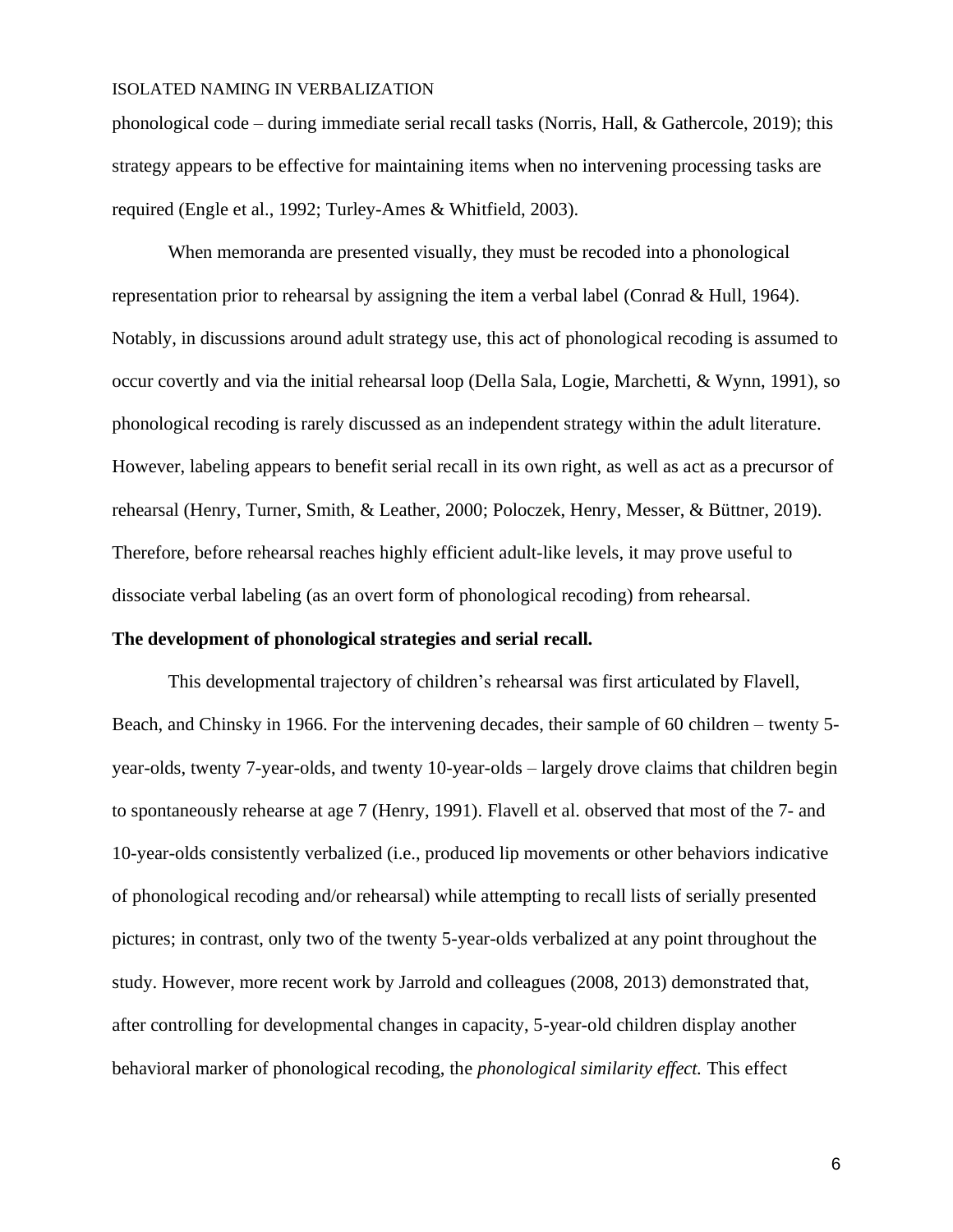denotes the observation that it is more difficult to remember a sequence of items with shared phonemes (e.g., *map, mat, rat, ran, man*) than a sequence of items with distinct phonemes (e.g., *clock, tree, bus, door, fish*). The presence of the phonological similarity effect for visually presented lists in 5-year-old children presumably indicates that at least a considerable subgroup of 5-year-olds recoded the visual items into corresponding verbal-phonological labels during immediate serial recall.

The clear discrepancy between the phonological similarity effect data (Jarrold et al., 2013) and direct observations of young children's verbalizations during serial reconstruction of picture sequences (Flavell et al., 1966) prompted a large-scale, multilab replication effort (Registered Replication Report [RRR]: Elliott et al., 2021) to better understand the developmental trajectory of spontaneous verbalization in the service of short-term memory. The data of this RRR were convincing: consistent with the initial conclusion of Flavell et al., verbalizations peaked in the 7-year-old-group, then held steady from age 7 to age 10. However, consistent with Jarrold et al.'s (2013) findings, a substantial subset of 5- and 6-year-olds also verbalized. Importantly, the children who were classified as verbalizers had longer maximal spans. Moreover, performance improved when children were instructed to name items aloud during list presentation. These findings by Elliott et al. (2021) highlight the need to understand individual differences that underlie the development of phonological recoding when used in support of short-term and working memory.

#### **Isolated Naming Speed Measures Lexical Access Abilities.**

Although behavioral markers have been identified to indicate the *presence* of various short-term and working memory strategies during development, fewer reliable indices have been identified to assess changes in the ease or *efficiency* with which children use strategies. Such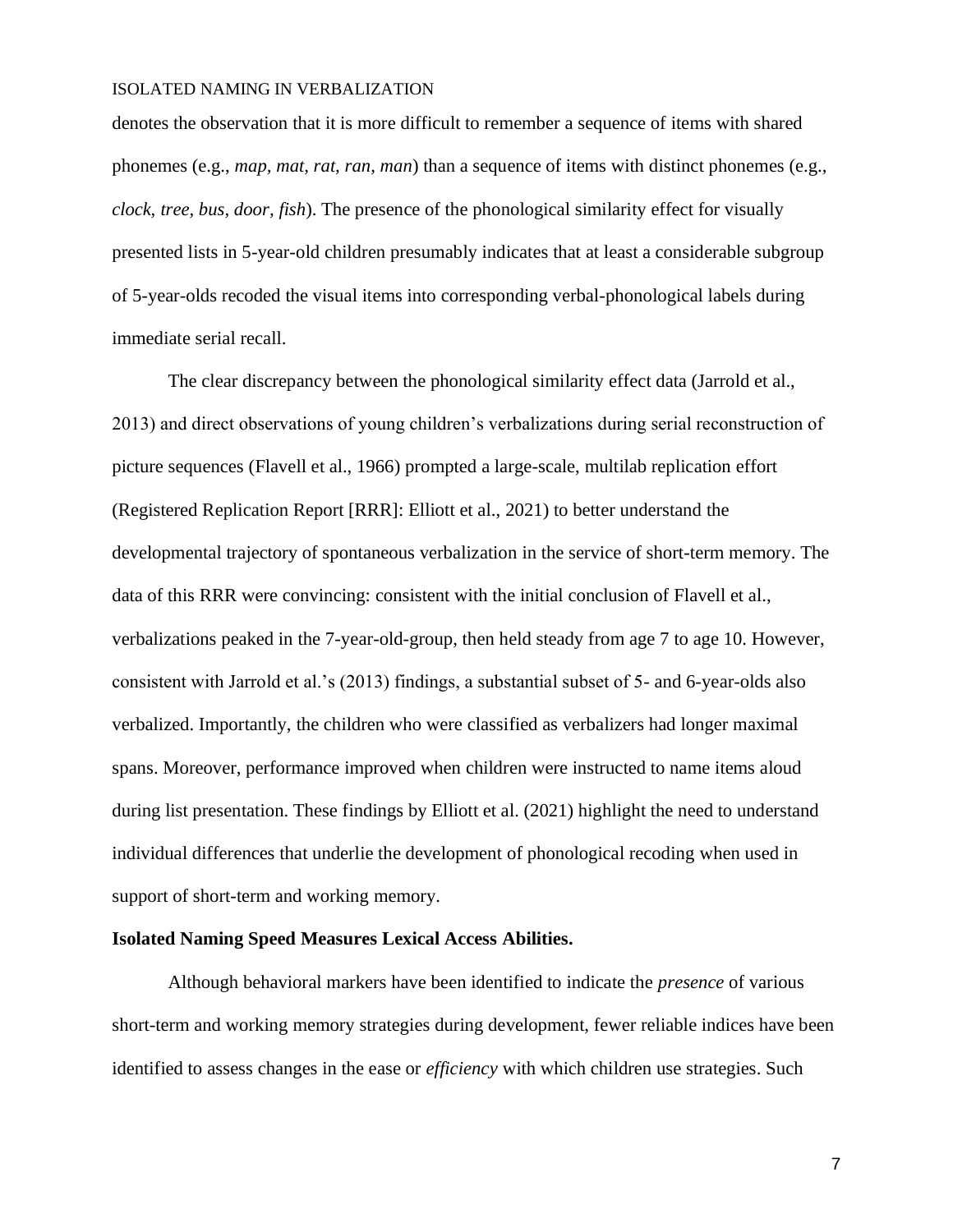indices would provide a more nuanced understanding of children's strategy development*.* Here, we turn to the literature on reading development for reliable measures of verbal efficiency to index skills also used in short-term and working memory tasks.

Isolated naming, which serves as a proxy for the efficiency of lexical access, refers to the time taken to retrieve a label for a single object (e.g., digit, letter, color, picture) from long-term memory and to begin the appropriate articulatory-motor program to say that label. Like other speeded responses, isolated naminng contains two potential sources of variance – processing speed and the speed of lexical/phonological retreival. Unlike other speeded responses, individual differences in isolated naming speed is driven primarily by the variability in retrieval of lexical/phonological representations.

Another type of speeded responses, rapid naming – measured by presenting the child a page of digits (or letters, or color patches, or picture of familiar objects) listed in a random order and asking the child to name all of the items as quickly as possible – is most associated with research exploring the precursors of reading (Wolf & Bowers, 1999) and is a predictor of general language ability from ages 5 to 10 years (Archibald, 2013). Notably, rapid naming becomes even more predictive of reading skill after controlling for isolated naming. This suggests that both tasks tap variability in lexical access and that rapid naming additionally taps variability in a separable skill such as processing speed (Logan, Schatschneider, & Wagner, 2011) or the coordination of multiple phonological processing tasks, including inhibition of the articulatory motor commands which were used to output prior items (Wolf & Bowers, 1999). Moreover, the relative speeds with which children can complete isolated versus rapid naming shifts across development. Kindergarten children (approximately five-and-a-half years old) are faster, per item, when items are presented in isolation; in contrast, two years later those same children are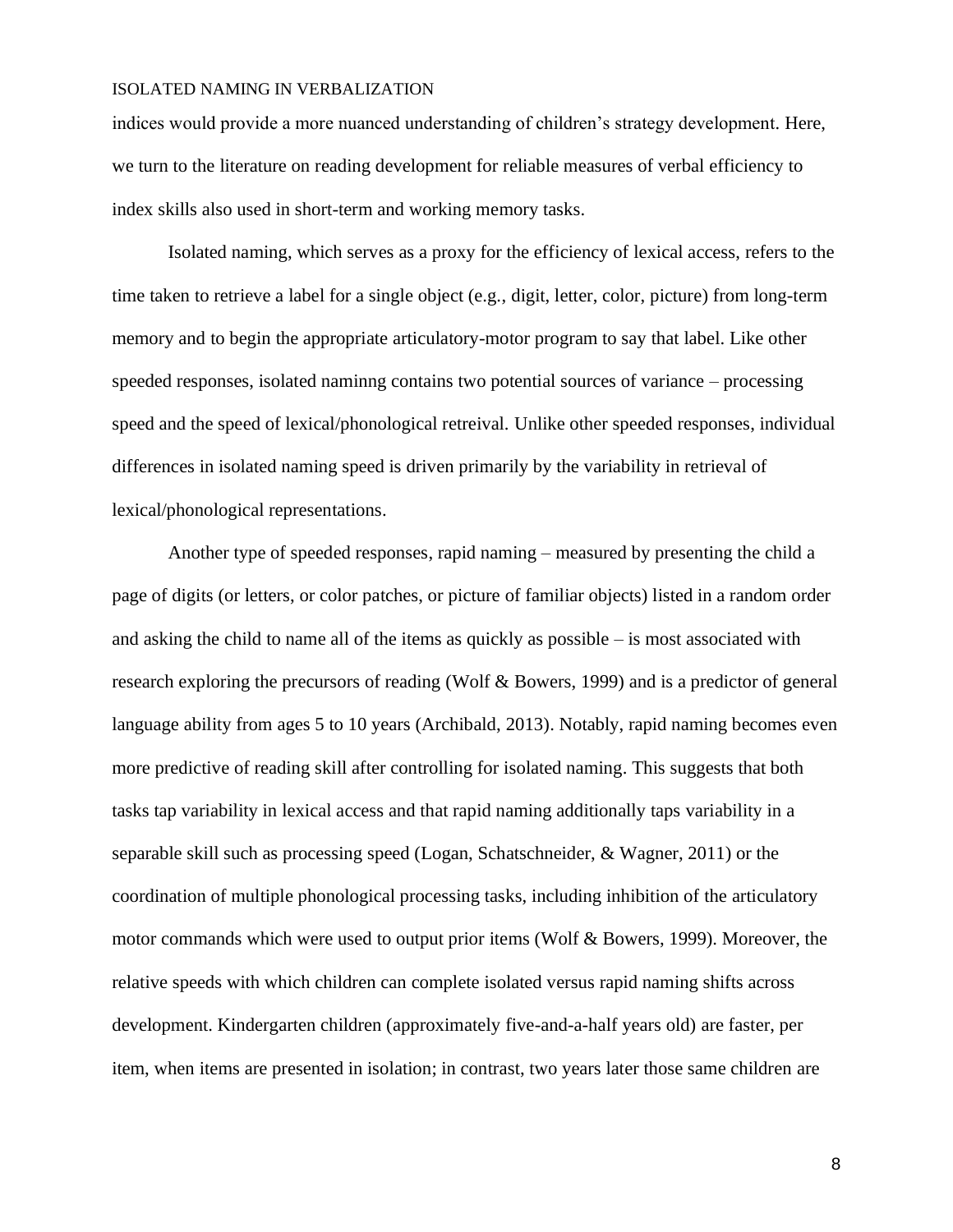faster, per item, when those items were presented in a rapid naming task (Logan, et al., 2011). Notably, rapid naming also begins to predict working memory performance around seven-and-ahalf years old (Archibald, 2013). This shift in relative speeds suggests that the importance of speeded lexical access – tapped by isolated naming – as an individual difference variable may also shift across development.

Separating individual differences in speeded processing from age-related decreases in speeded processing presents statistical and methodological challenges. Speeded responses have long been used to assess general processing efficiency (Case, Kurland, & Goldberg, 1982; Cepeda, Blackwell, & Munakata, 2013; Fry & Hale, 2000). At the group level, developmental changes in a variety of these speeded measures reflect the nonlinear growth functions also observed in intelligence and working memory (Fry & Hale, 2000). By correlating group-level averages of performance at each age, these studies reveal developmental trends, but unfortunately, obscure individual differences (see Fry & Hale, 2000, for a review). In contrast, individual differences can be revealed by examining the relationships between speeded tasks and working memory within a single discrete age range or by statistically controlling for age, but these approaches make developmental trends difficult to interpret (Fry & Hale, 2000). Simultaneously assessing both individual and age-related differences between isolated naming speed and short-term/working memory would require a very large data set with sufficient sample sizes to report correlations by age group (Fry & Hale, 2000).

The predictive value of isolated naming speed on serial recall was dismissed by Hitch, Halliday, and Littler (1989) when they observed no relationship between single-item word reading and memory span for those same printed words. However, in order to utilize printed words as stimuli, the youngest children tested in their study were 8 years old. According to the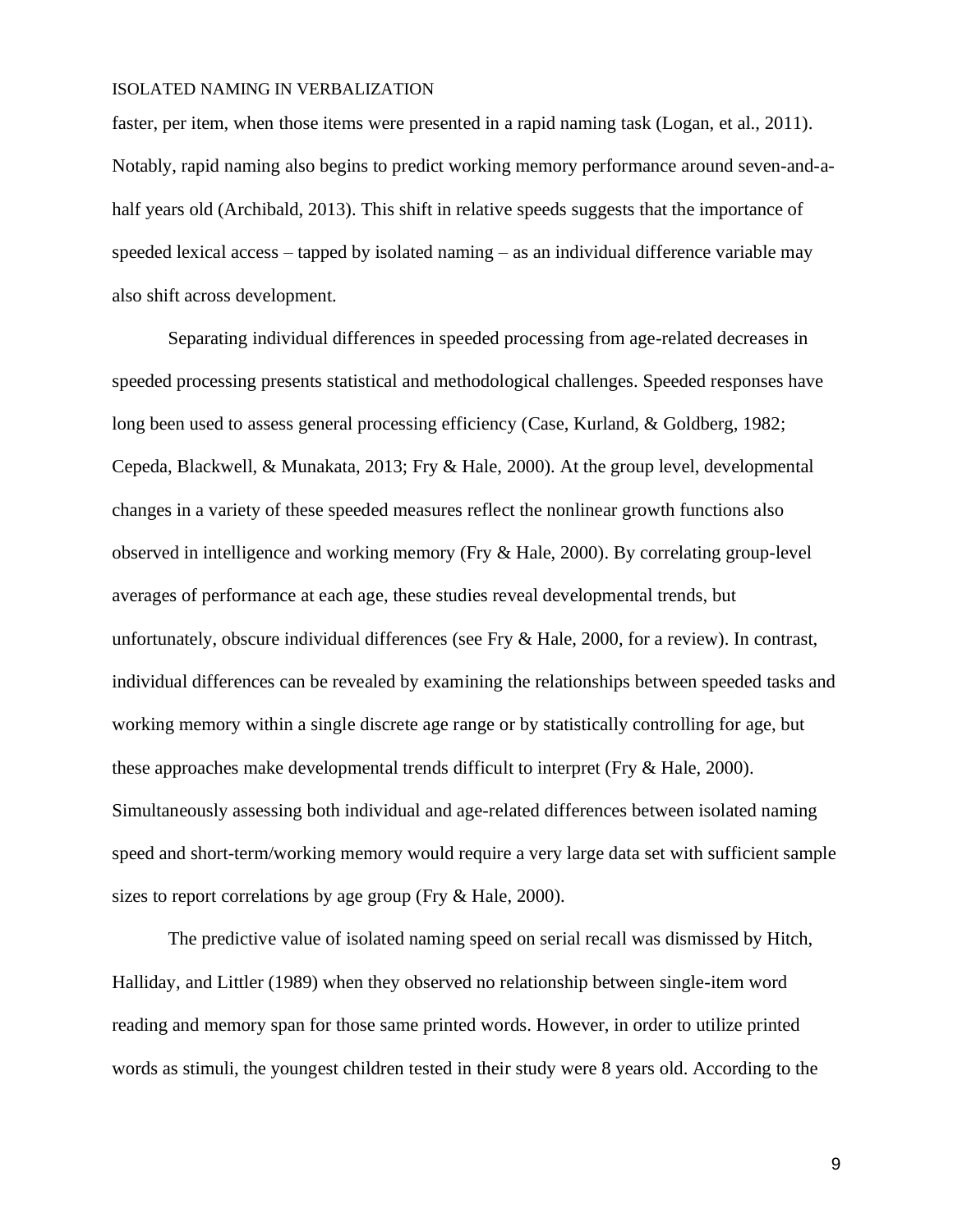results from both Flavell et al. (1966) and Elliot et al. (2021), many of these 8-year-olds should be rehearsing. Indeed, articulation rate, a common proxy for rehearsal speed (Cowan et al., 1994), was correlated to span in these 8-year-old children. Additionally, their span was disrupted when they were required to overtly count during item presentation. Notably, when rehearsal was disrupted with this method of articulatory suppression, a relationship between isolated naming speed and span emerged (Hitch et al., 1989). Taken together, these findings from Hitch et al. suggest that once children begin rehearsing, individual differences in rehearsal mask individual differences in the foundational skill of phonological recoding.

Elliott et al. (2021, p. 18) provided anecdotal evidence that speeded lexical access is a necessary precursor to phonological recoding and that this skill may contribute to individual differences in younger children's serial recall performance. They noted that, "Although we tried to remain as true as possible to the [Flavell et al. \(1966\)](https://journals.sagepub.com/doi/full/10.1177/25152459211018187) study, we found that the pacing in the point-and-name task (at the rate of 2 s per item) was difficult for many of the youngest children to follow." In the original study, one manipulation asked children to name each item as the experimenters pointed to the object. Although the experimenters' goal was to point to a new object every two seconds, it is possible that they made subtle adjustments to their pointing rate in order to accommodate young children's slightly slower labeling. These adjustments could have gone unnoticed by the experimenters or have fallen within a window of acceptable variation considering the manual presentation format. The replication, however, employed a computerized presentation rate which would be unaffected by the child's labeling efficiency. Therefore, the standardized computer presentation used in the replication likely revealed subtle individual and age-related differences in lexical access speed which would not have been evident to Flavell and colleagues, given their original study design and procedure.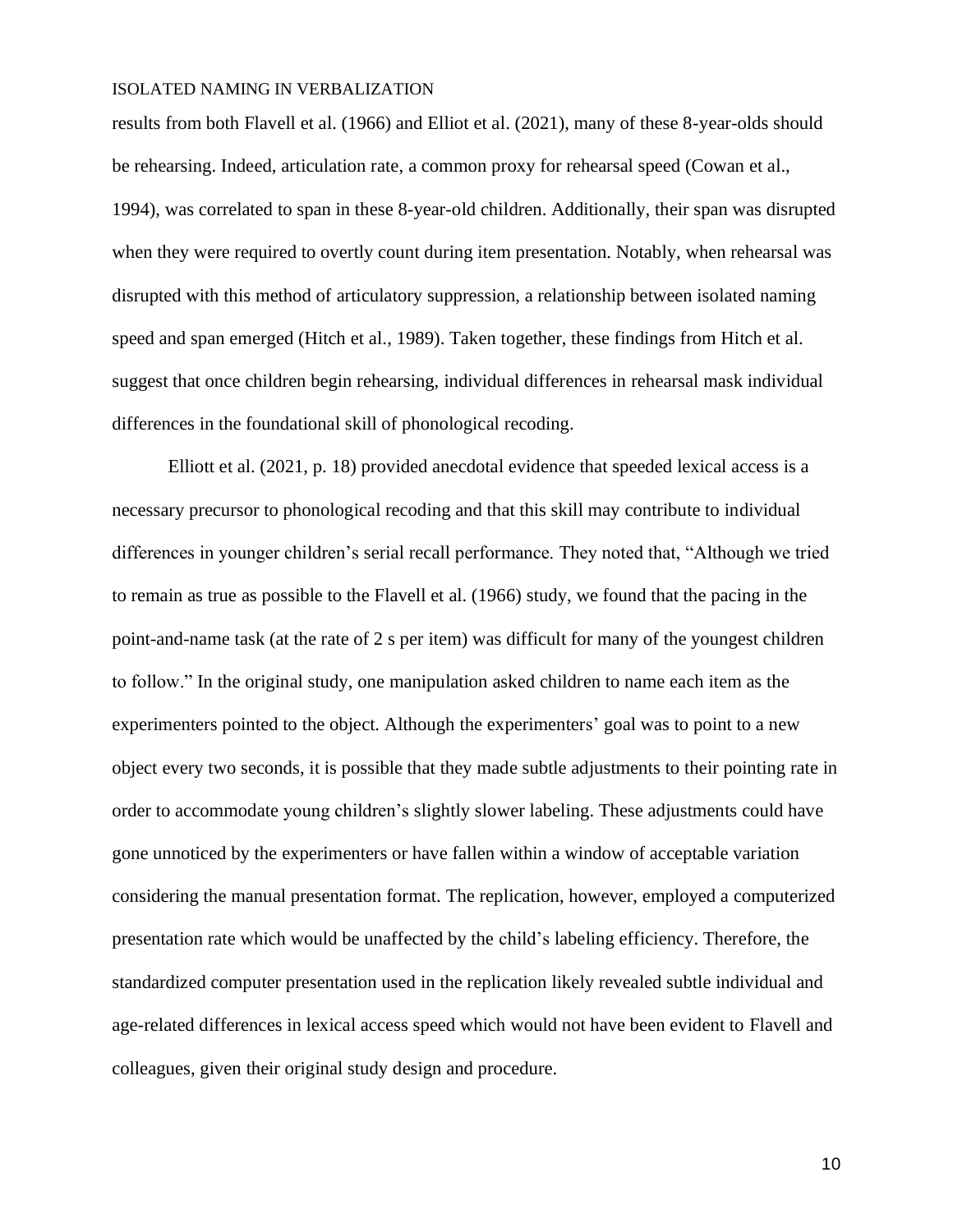#### **Current Study.**

Despite the known benefits of phonological recoding and rehearsal in the support of memory and executive control, little is known about the individual differences that lead to the spontaneous use of these strategies across development. The current reanalysis of our RRR data directly assessed the question of whether lexical access speed is an individual difference variable that predicts spontaneous verbalization and subsequent serial recall at four ages: 5, 6, 7, and 10 years-old. Though not intended as a measure of isolated naming speed, response times were incidentally collected when assessing children's ability to name each picture, one at a time, as part of the inclusion criteria of the original RRR.

Statistical and methodological limitations of prior research have hampered the simultaneous assessments of age-related changes and individual differences in speeded processing which may support short-term and working memory (Fry & Hale, 2000). By obtaining isolated naming speed from a large-scale replication, the current reanalysis allowed us to test the following predictions: (1) If efficient lexical access is a precursor to phonological recoding, then children with faster isolated naming speeds will be more likely to be classified as verbalizers. (2) The strength of the direct relationship between isolated naming speed and immediate serial recall will have a U-shape across development. Not all 5-year-olds engage in phonological recoding in the service of memory (operationalized as *verbalization*); therefore, individual differences in their recall accuracies will be reliant on individual differences in other underlying skills. Conversely, older children's lexical retrieval abilities may reach a plateau sufficient for the sequential phonological recoding of multiple memoranda; therefore, the limiting factor in their recall would shift to more complex skills. In addition to testing the two predictionns outlined above, we also carried out auxiliary annalyses including delayed serial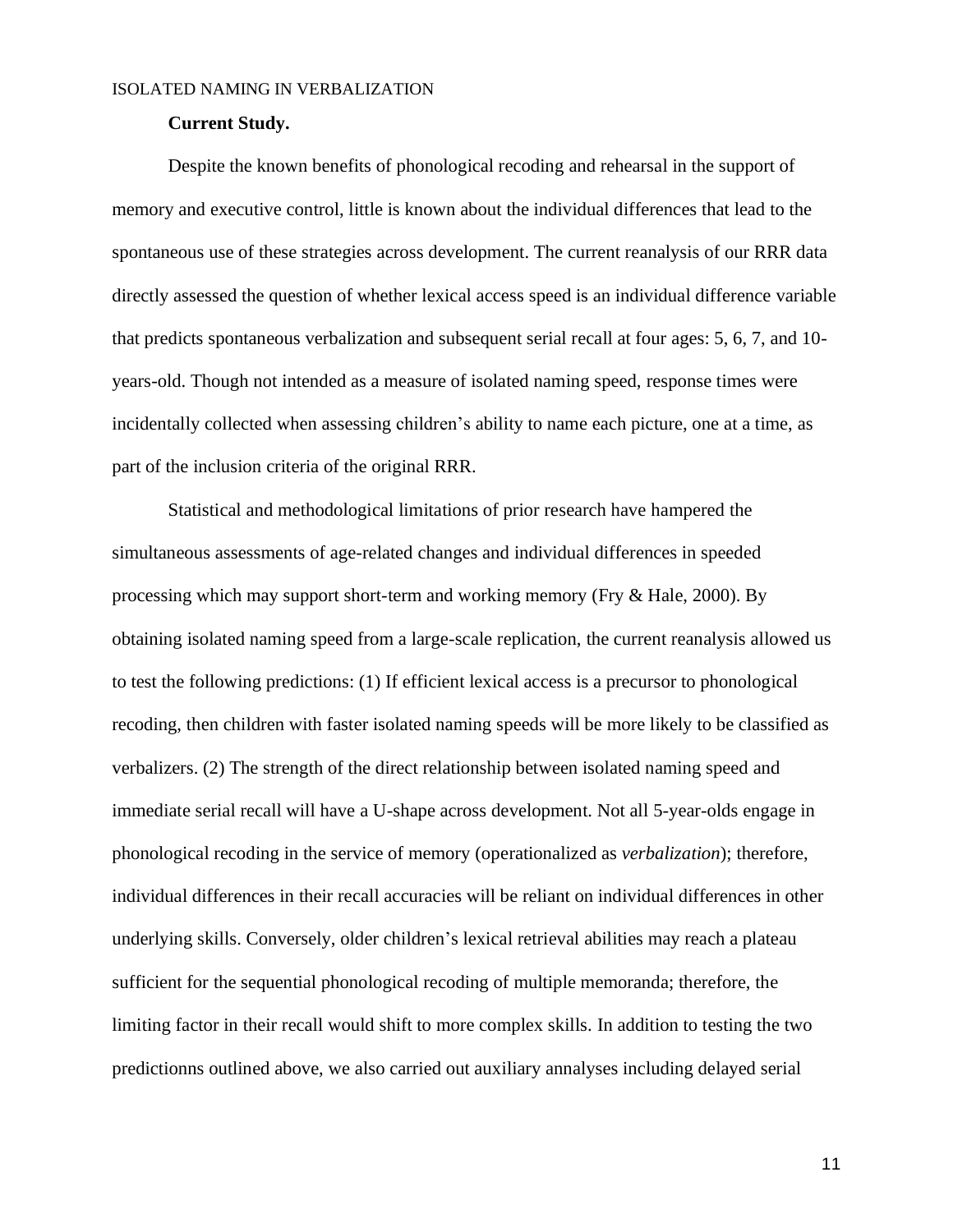recall. The extant literature does not provide clear thory to drive predictions regarding these trials.

Including verbalization status as a mediator allowed us to better understand any changes to the direct relationship between isolated naming and immediate serial recall. Because isolated naming is considered a relatively pure measure of lexical access, it should be predictive only for those children who actually apply verbal labels to the visually presented items during the memory test. Elliott et al. (2021) observed different proportions of children verbalizing at each age group, so we might expect the strength of the direct relationship between isolated naming and recall to vary across development. Isolated naming would provide no meaningful explanation of recall variance for children who are not using phonological strategies. Consequently, we might not expect a strong direct relationship between isolated naming and recall in the 5-year-old group, as nearly a quarter of 5-year-old children were not observed to verbalize. If we were only examining individual differences among 5-year-olds, the lack of a correlation between isolated naming speed and recall would be difficult to interpret. Nonetheless, even if only an indirect relationship is observed between isolated naming and recall (via verbalization), such a finding can be situated within a developmental framework, given the multiple age groups and large sample sizes. Specifically, understanding the role of verbalization as a mediator in older children will contextualize any indirect relationship in 5-year-olds that includes verbalization. If serial recall is limited by different factors (i.e., capacity, processing speed) and/or different strategies develop at different rates across development, then we would expect the predictive values of lexical access (both direct and indirect) to also change across age groups.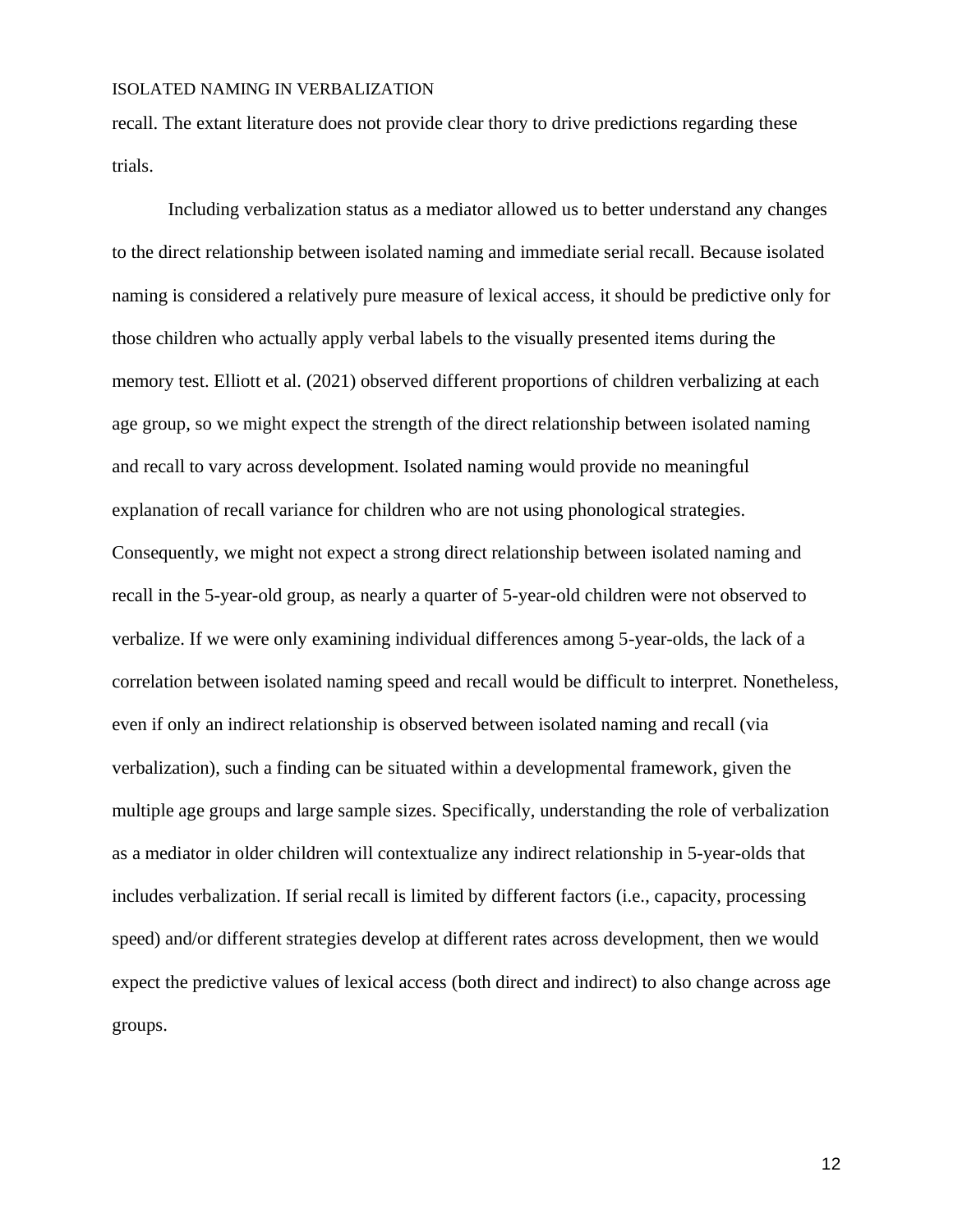#### **Method**

## **Participants**

Participants were a subsample of the primary Flavell et al. (1966) Registered Replication Report project dataset collected between January 2019 and January 2020 (Elliott et al., 2021). Individual lab protocols, noting compliance with local ethical review boards, are available at [https://osf.io/pn4rk/.](https://osf.io/pn4rk/) Because the item labeling portion of the test session was not included in the publicly available dataset, inclusion was based on participating laboratories' willingness to share their aggregated raw memory data file. The participating 16 laboratories – representing samples from the United States (N=276), Germany (N=190), United Kingdom (N=99), Costa Rica  $(N=78)$ , New Zealand (N=76), Italy (N=55), Switzerland (N=54), Norway (N=51), Austria  $(N=33)$ , and Turkey  $(N=27)$  – collected data from 939 children<sup>1</sup>. Children were tested in their primary language.

Isolated naming speed data was missing for one child. Four other children from the subset of provided data were excluded for the present analysis: two 10-year-old children from the same lab had median isolated naming speeds greater than 16 minutes, suggesting experimenter and/or equipment error; two other children, a 6-year-old and a 7-year-old, had median isolated naming speeds 2.5 seconds and 4 seconds longer than the other children of their age. These children were excluded after consultation with staff from the respective data collection sites. Though neither lab had notes of unexpected or unusual behavior, one lab was able to review video and confirmed that the child consistently included a carrier phrase (e.g., "I think it could be

<sup>1</sup>The original 17 participating laboratories reported testing 1,038 children. The protocol of the primary study specified that a child should be excluded if the child could not adequately label a picture from the set. These decisions were made by each lab group, and exclusions were made prior to data aggregation. Labs reported only 61 children (or 6%) of tested children were excluded based on this criterion, resulting in 977 children in the final RRR sample.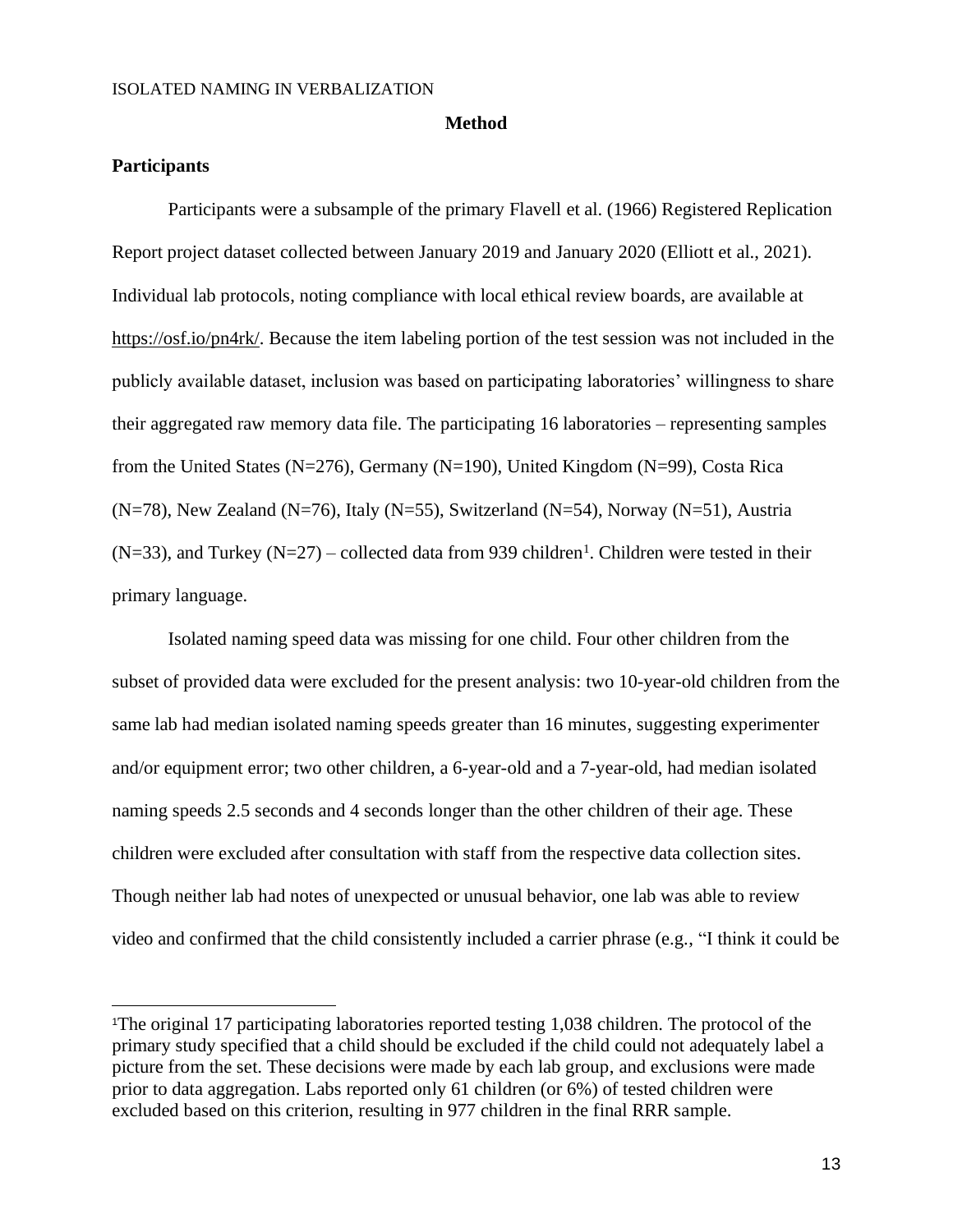a flag"). Therefore, the final dataset for the present analysis included 934 children representing four age groups: 5 years (*N* = 210; 47% female), 6 years (*N* = 243; 51% female), 7 years (*N* = 258; 52% female), and 10 years (*N* = 223; 48% female).

#### **Apparatus, Stimuli, and Procedure**

*Recall Task.* A complete description of the recall tasks is provided in Elliott et al. (2021). Therefore, they are only briefly described here. On each trial, seven colorful drawings (an apple, a comb, a generic blue flag, a yellow flower, a moon, an owl, and a pencil) appeared in random positions within a single horizontal row on the computer screen. Items in the current list were indicated in succession by the frame around each to-be-remembered item changing color for 2 seconds. The location of the item in the row was independent of its order in the list. All children were presented two lists at each list length, beginning with a list length of 2, then increasing to 3, 4, and 5. Thus, all items appeared on the screen in all trials, but were not necessarily illuminated as a to-be-remembered item. Following illumination of the final list item, all items disappeared. When the items reappeared for recall, they reappeared in different random locations in the horizontal row. Participants were instructed to point to each item in the order that it had been illuminated. Each child received three blocks of trials, of which the order of the first two were counterbalanced. In one block, items disappeared, then immediately reappeared for recall (i.e., "immediate recall"). In the other block, items remained off the screen for 15 seconds prior to reappearing for recall (i.e., "delayed recall"). In the final block, all children were instructed to name each item as its border illuminated (i.e., "point-and-name"). Scores were calculated as the total number of items recalled in the correct serial position across all eight lists of that block. Note that the RRR used the longest list length recalled in order to adhere to the original scoring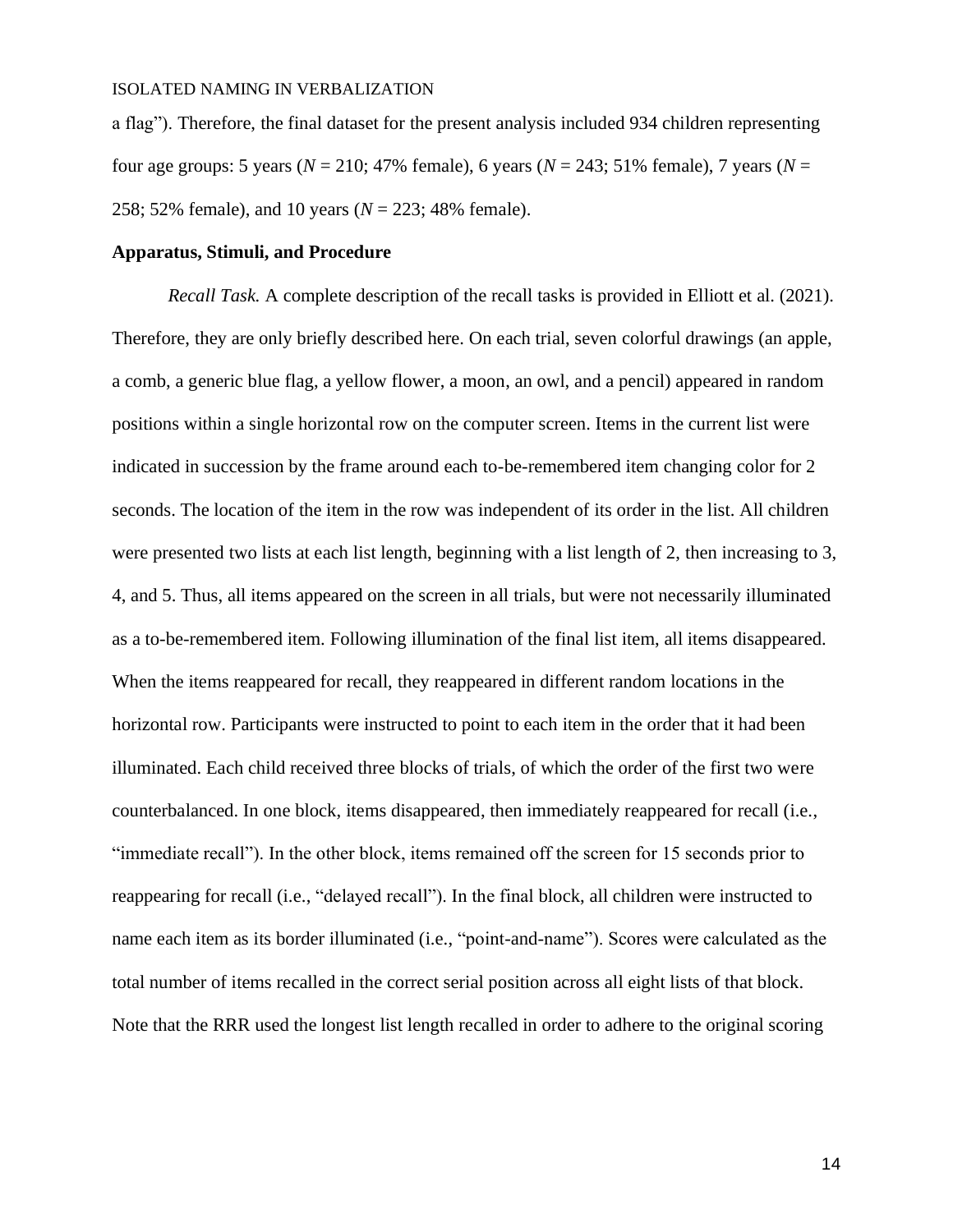procedures used by Flavell, Beach, and Chinsky (1966). The points-based scoring procedure was used here to capitalize on its greater sensitivity and variability (see Unsworth & Engle, 2007).

*Verbalization Status.* As in the original methods described by Flavell et al. (1966), children who participated in the RRR project were classified as verbalizing "never," "sometimes," or "usually" based on a blind rater's observations of the child making lip movements and/or overtly labeling items at any point during the trial (i.e., list presentation; delay, if applicable; and recall). Details regarding the coding protocol, experimenter training, and interrater reliability are available in Elliott et al. (2021). Briefly, if the rater heard or could lipread a specific item label with certainty, that trial was rated as a "1"; if the rater was reasonably certain that the child was labeling (e.g., s/he observed repetitive lip movements or sounds, but could not identify a specific item label), the trial was coded as a "2"; if the rater observed no discernible lip movement or speech indicative of labeling, the trial was coded as a "3." Children who were observed verbalizing (i.e., received "1" or "2") on at least half of the delayed or immediate recall trials (8 or more out of 16 trials) were classified as verbalizing "usually." Children who were observed verbalizing on at least 1 but fewer than 8 trials were classified as "sometimes" verbalizing. Children who were not observed verbalizing on any trials were classified as "never" verbalizing. Despite often being combined into a dichotomous "verbalized" versus "nonverbalized" variable (i.e., the "usually" or "sometimes" categories combined versus the "never" category) in both the original study and the replication project, all three categories were retained here.

*Isolated Naming Speed.* After completing both the Immediate Recall and Delayed Recall blocks, children were instructed, "Please say the name of the pictures you see," and were then shown each of the images one at a time. If the child provided the expected label, the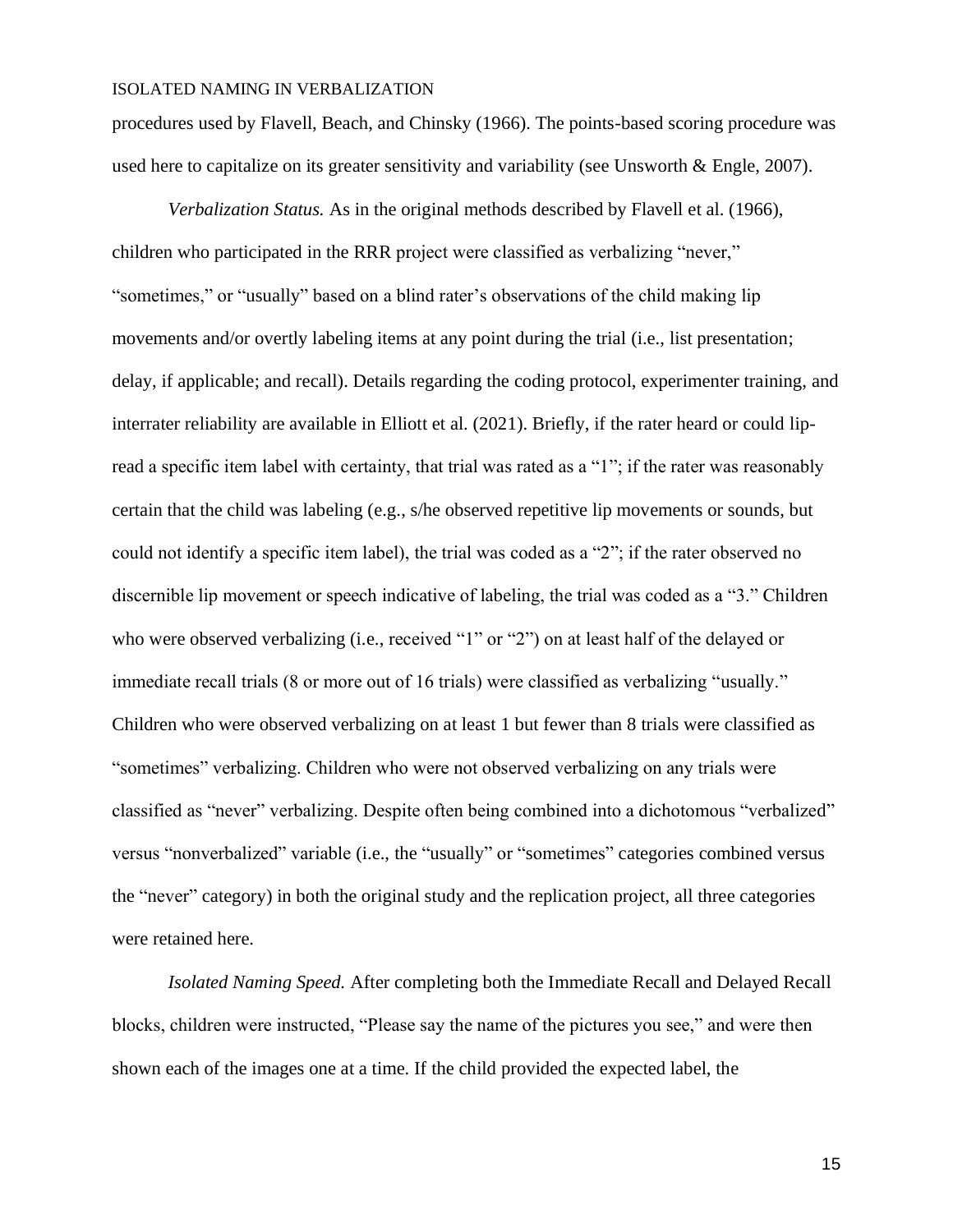experimenter pressed the "Y" key; if the child provided an alternative, but appropriate, label (e.g., *sail* for *flag, bird* for *owl*), the experimenter pressed "N" and was provided an open-ended response prompt in which to type the child's provided label. Response latency to the image of the apple (median  $= 5.3$  seconds), which was the first image shown to each child, were consistently slower than the response times to the remaining six images (medians ranging from 1.8 seconds to 2.1 seconds), so responses to the apple image were excluded from all analyses. Like many response time measurements, isolated naming speed was positively skewed even after removing "apple". Because the labeling portion of the task was not designed with this analysis in mind, it is unclear which long naming times reflect actual lexical access struggles and which are due to a lack of standardization. Therefore to minimize undue influence of outliers, each child's isolated naming speed was estimated as their median response latency for the remaining six items<sup>2</sup>.

#### **Statistical Analyses**

For each age group, a mediation analysis was used to test the hypothesis that verbalization mediates the relationship between isolated naming speed and recall. The current analyses focused primarily on performance in the immediate serial recall block because immediate recall is a common measure of short-term memory in clinical assessments.

The analyses were implemented using the *mediation* package (version 4.5.0; Tingley, Yamamoto, Hirose, Keele, & Imai, 2014) in R (RStudio Team, 2021) which computes unstandardized indirect effects for 1000 bootstrapped samples to calculate the 95% confidence

<sup>2</sup> In keeping with convention for clinical "naming speed" (often rapid naming) tasks, response latency was retained as the dependent measure rather than transforming to a rate (i.e. items/second) as would be expected for a value of speed. However, this inverse transformation was made in order to assess reliability across the remaining six pictures,  $\alpha = 0.761$  [0.65, 0.86]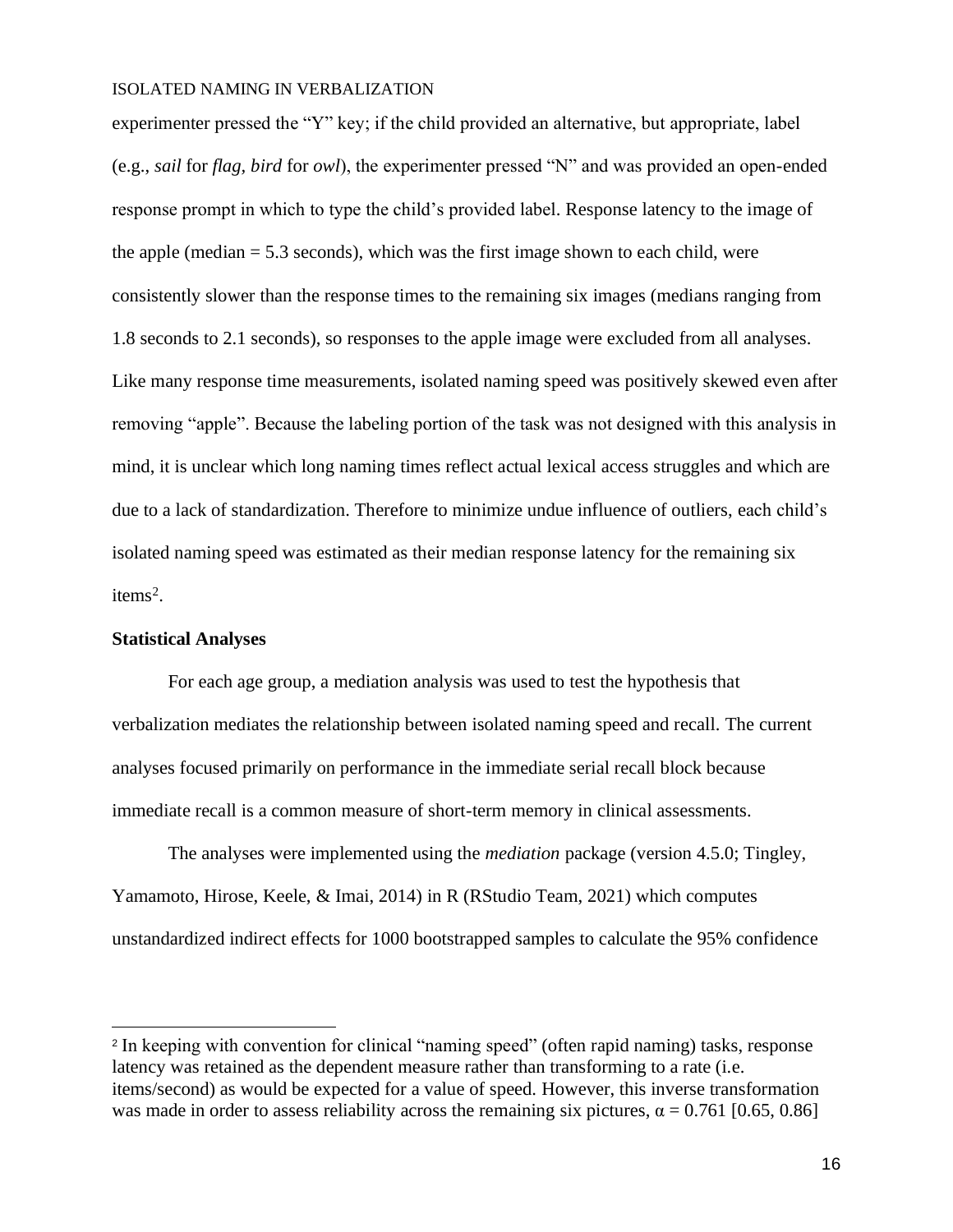interval. Inferential statistics reported on the full dataset (Elliott et al., 2021) are not reiterated here, though descriptive statistics for this subset of data are reported.

Exploratory analyses were conducted to better understand the role of naming speed variability across development. Predictions regarding naming speed and delayed recall were less straightforward than for the predictions related to immediate serial recall and thus were also examined through exploratory analyses. The indirect pathway for delayed recall can be inferred after our planned analyses: the direct path from isolated naming speed to verbalization frequency would be the same for delayed recall, as reported in the mediation paths for immediate recall. Moreover, Elliot et al. (2021) observed that lenient verbalization categorization (i.e., children who "never" verbalized versus children who either "sometimes" or "usually" verbalized) predicted 5- and 6-year old's delayed recall (this was not tested in 7- and 10-year-olds). However, it was unclear a priori whether the direct paths between isolated naming speed and delayed recall would change relative to immediate recall. Rehearsal is seemingly more useful for maintaining items during a long delay. If individual differences in rehearsal mask individual differences in phonological recoding – as suggested by Hitch et al. (1989) – then relations between isolated naming speed and delayed recall should be muted, especially for older children. However, one could also argue that because rehearsal relies on phonological recoding, the increased task demands associated with delayed recall may cause even subtle individual differences in naming speed to carry more predictive value.

#### **Results**

As previously reported from the full dataset, the absolute number of children observed verbalizing increased with age (Table 1) and recall improved with age (Figure 1). Notably, though, the current analysis uses total number of items recalled in the correct serial position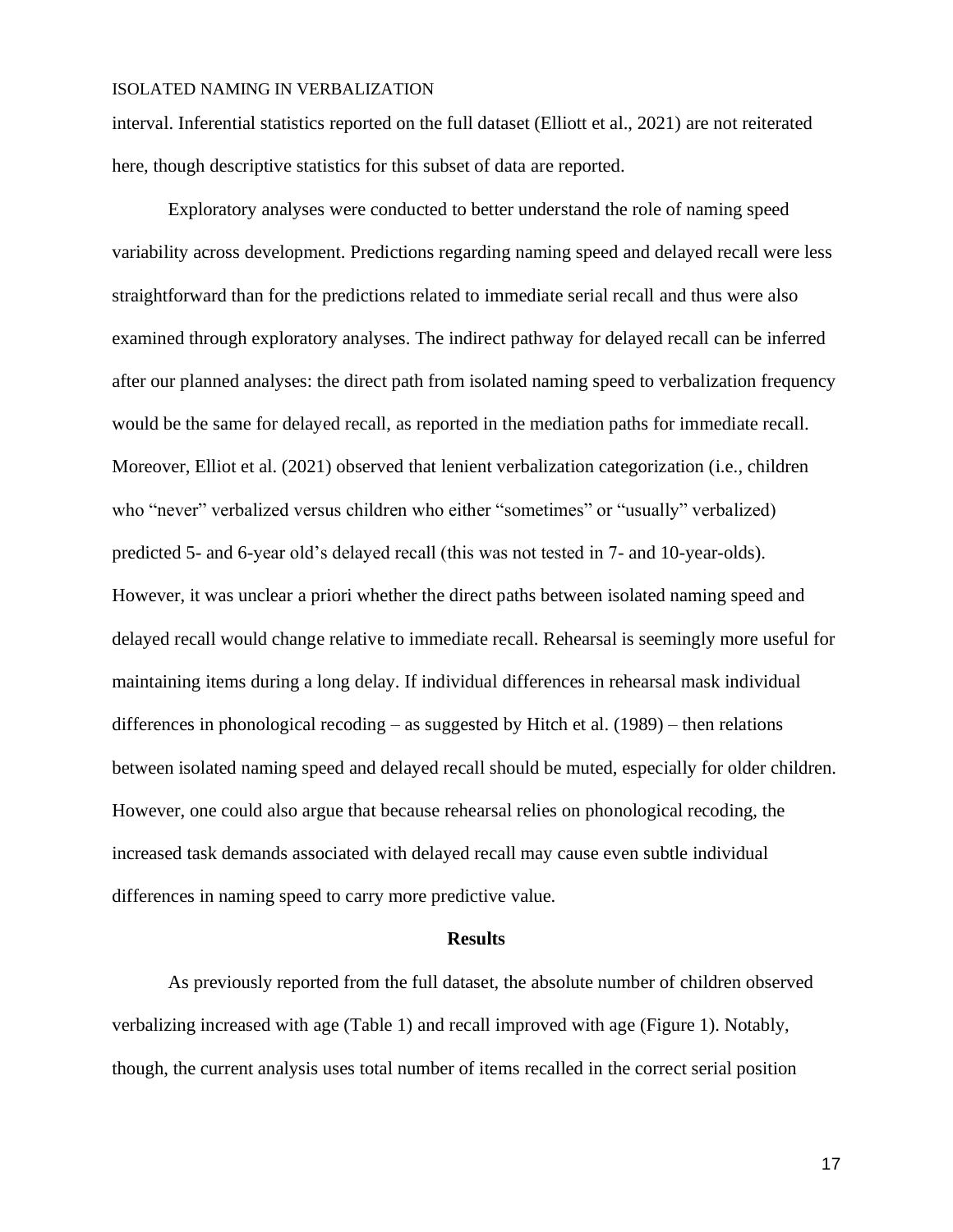rather than the less sensitive longest span. Therefore, separate one-way ANOVAs with this more sensitive scoring procedure confirmed that immediate recall increased with age,  $F(3, 930) = 291$ ,  $p < .001$ ,  $\eta_p^2 = 0.48$ ). All Tukey HSD post hoc comparisons were significant,  $p < .001$ , confirming that all groups differed from one another. Also as expected, a one-way ANOVA indicated that median isolated naming speed decreased with age,  $F(3, 930) = 37.5$ ,  $p < .001$ ;  $\eta_p^2$  = 0.11. Tukey HSD post hoc tests controlling for multiple comparisons indicated that median isolated naming speeds differed significantly across all groups  $p < .01$ , with the exception of the 6- and 7-year-old groups,  $p = .06$  (Figure 2).

*Association of Isolated Naming Speed and Immediate Recall within Age Groups.* If the relative contribution of speeded lexical access shifts throughout development, we should observe a changing mediation pattern across our four age groups. Therefore, we report a separate mediation analysis for each age group. As predicted, the pattern of mediation changed throughout development (Figures 3a-3d). For 5-year-olds, the direct effect of isolated naming speed on immediate serial recall was not significant either with (-0.24) or without (-0.50) mediation. However, the indirect effect was  $-0.15 * 1.65 = -0.25$ , with 95% CI [ $-0.52$  to  $-0.08$ ]; thus, 5-year-olds displayed a statistically significant indirect effect  $(p < .001)$ , with the regression coefficient between isolated naming speed and verbalization status ( $p = .01$ ), and the regression coefficient between verbalization status and serial recall accuracy ( $p < .001$ ) both significant (Figure 3a). In contrast, the 6-year-olds' isolated naming speed had direct effects  $(-1.66, p =$ .002) on serial recall that were partially mediated by verbalization status. The pattern changed again in the 7-year-old group; the direct effect of isolated naming speed on recall  $(-1.43, p = .01)$ was fully mediated by verbalization status  $-0.28 * 1.51 = -0.41$ , with 95% CI [ $-0.80$  to  $-0.10$ ]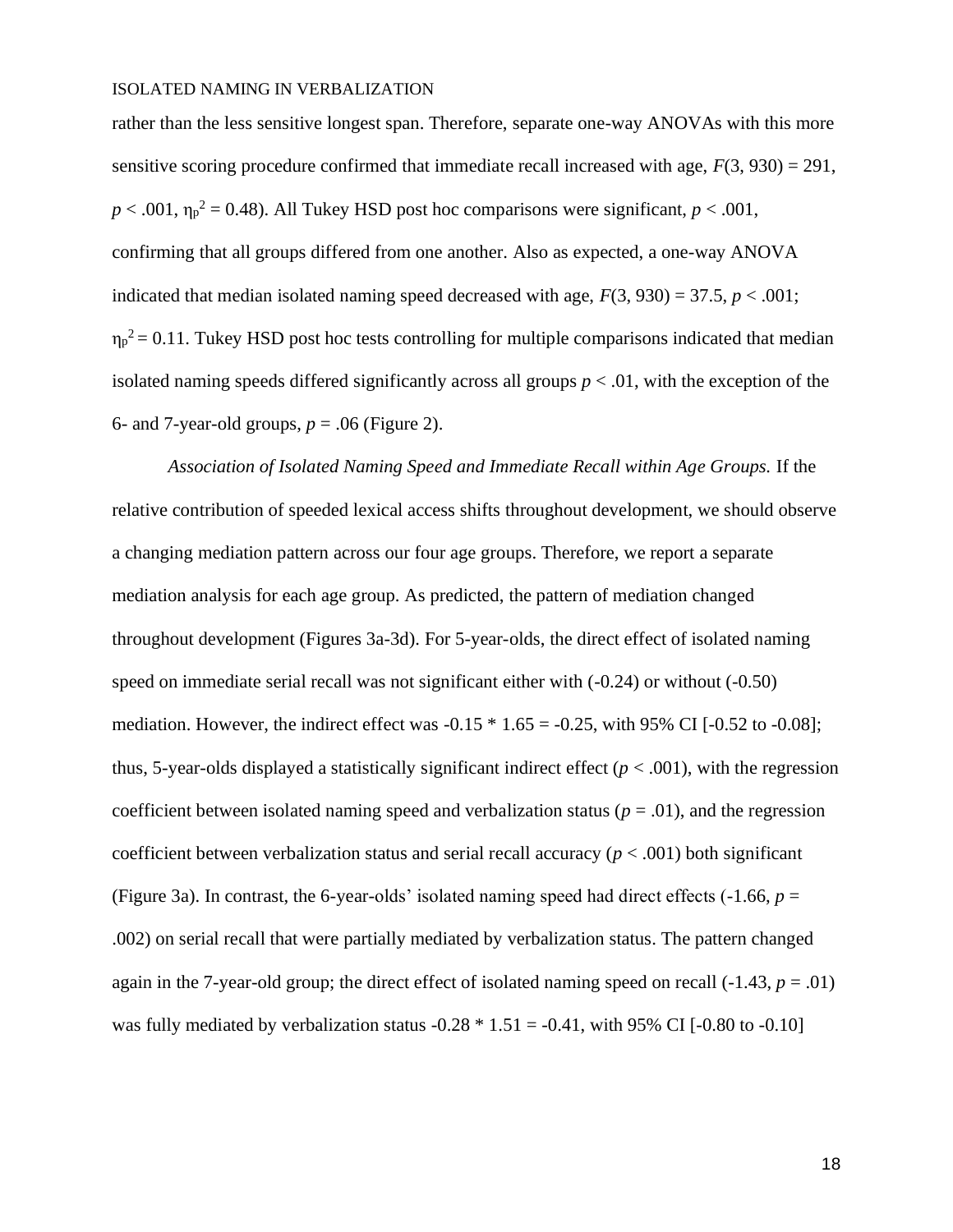(Figure 3c). For the 10-year-olds, isolated naming speed had no effect either directly or indirectly on immediate serial recall (Figure 3d).

*Exploratory Analysis.* The use of median naming speed necessarily smooths variability both within individual children and across age groups. To get a sense of this variability while minimizing the influence of extreme values, we divided the 5-year-old group into those whose median isolated naming speeds were comparable to the 10-year-old group (i.e., isolated naming speeds less than 3 seconds; see Figure 2), versus those whose median isolated naming speeds where slower than the 10-year-olds. By age 10, naming speed was no longer predictive of immediate serial recall. Thus, a naming speed of 3 seconds appears to provide sufficiently fast lexical access to accomplish the task given the current 2 second interstimulus interval. Of the 5 year-old children who "usually" verbalized, 88% (73 out of 83) had median isolated naming speeds of less than 3 seconds. Of the children who "sometimes" verbalized, 76% (58 out of 76) had median isolated naming speeds of less than 3 seconds. Finally, of the children who "never" verbalized, only 67% (34 out of 51) had median isolated naming speeds of less than 3 seconds. We used the same 3-second demarcation described above on each of the items from the isolated naming task. First, we indicated whether each response (excluding apple, the first item) was made in 3 seconds or less. Then, for each child across all age groups, we tallied the number of responses (out of 6) which were within that cutoff. Visual inspection of Figure 4 reveals that the proportion of children who said each of the six items within that 3-second timeframe increased with age.

The mediation analyses revealed a similar pattern for delayed recall as was present for immediate recall, though with somewhat smaller effect sizes (Figure 5a-5d). The direct paths between naming speed and delayed recall were only significant for the 6- and 7-year-olds.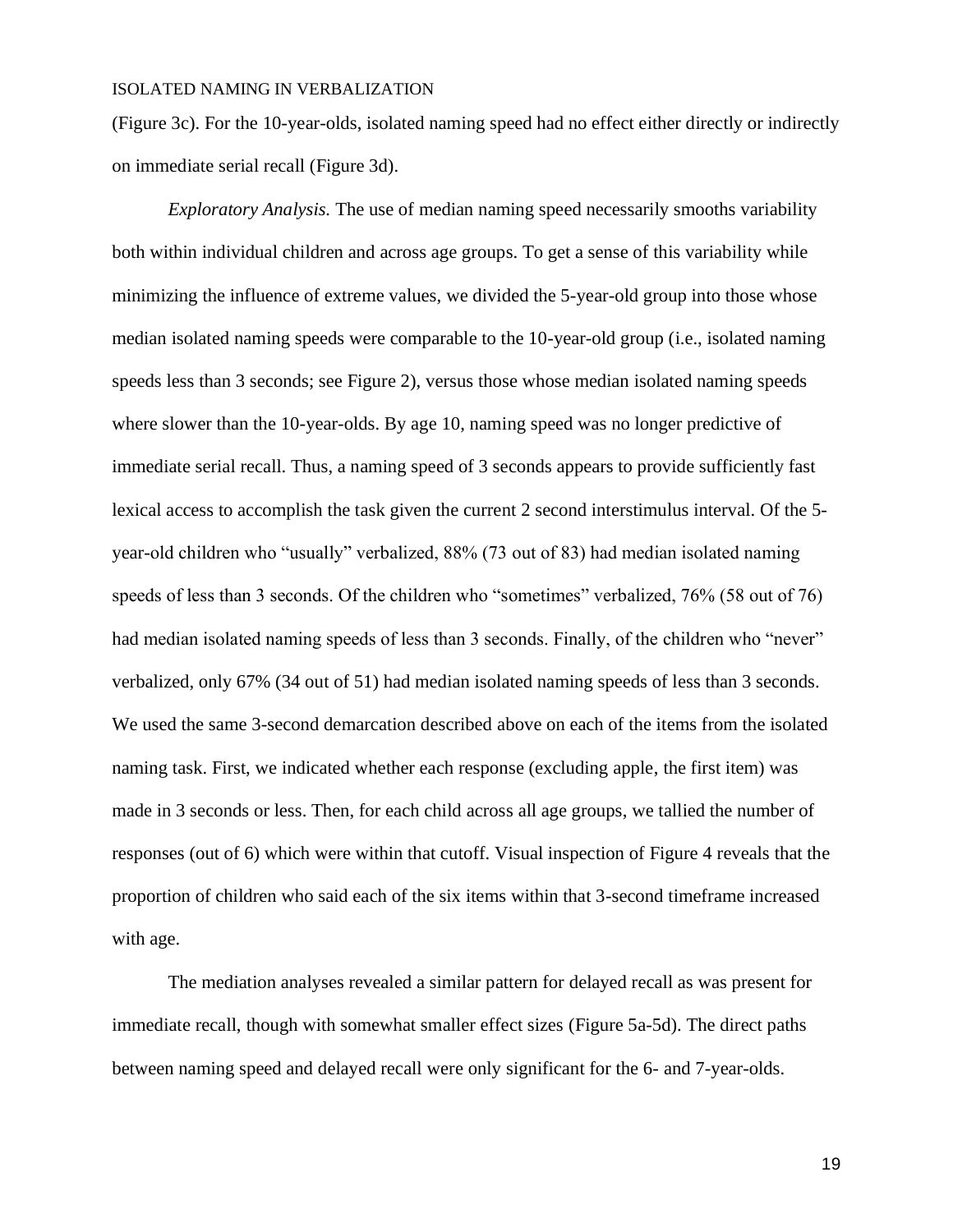However, for both age groups, verbalization frequency fully mediated the effect. In contrast, the 6-year-olds continued to show a direct effect of isolated naming speed and immediate recall after verbalization status was included in the model. Notably, in addition to replicating the findings of Elliot et al. (2021) that verbalization frequency was predictive of delayed recall for 5- and 6 year-olds, the current analysis revealed a similar relationship in 7- and 10-year-olds.

#### **Discussion**

A large-scale, multilab Registered Replication Report of Flavell et al. (1966) recently revealed the extent of individual and age-related differences in spontaneous verbalizations during serial recall (Elliott et al., 2021). Although that replication did not seek to identify underlying mechanisms, anecdotal observations and the literature on reading development suggest that efficient lexical access may play a role in the ability to verbalize when instructed. Fortunately, incidentally collected data allowed us to assess whether isolated naming speed predicts both verbalization status and serial recall, as well as to postulate the developmental trajectory of phonological recoding within short-term and working memory. One impetus for conducting the replication on a large scale was to examine the generalizability (robustness versus variability) of the original findings. To this end, the replication found no effects of lab location on either recall or verbalization (Elliott et al., 2021). Therefore, rather than explicitly comparing children from different cultural or linguistic backgrounds, the current study included all children in each age group to better understand the full range of individual variability. Despite the potential contributions of culture and linguistic variability within our sample, a clear developmental pattern emerged.

As expected, isolated naming speed decreased from 5- to 10-years-of-age. As previously reported, older children were more likely to be classified as verbalizers and also had higher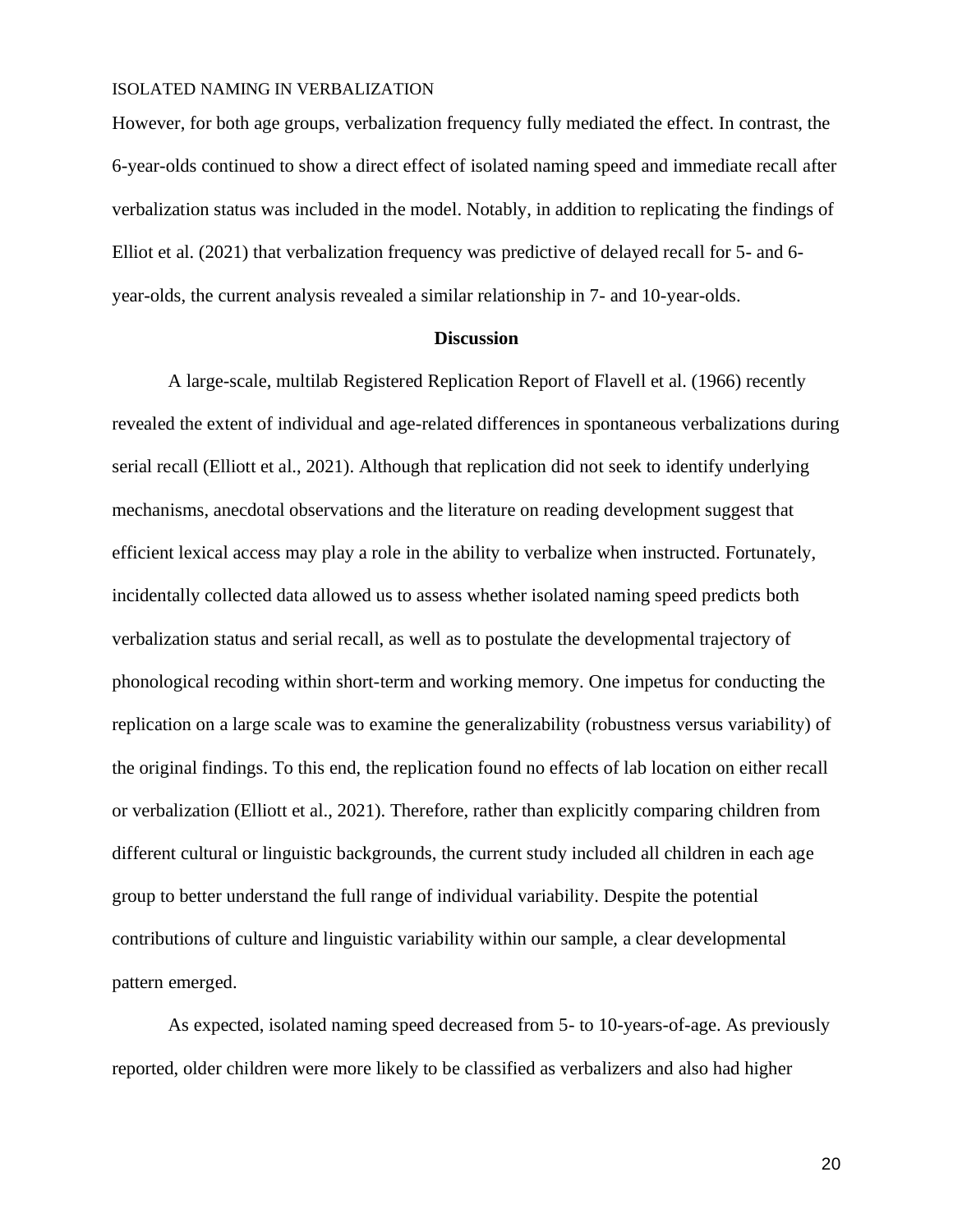immediate serial recall accuracy. However, the primary question of the current study was whether isolated naming differentially predicted immediate serial recall across our age groups. This question was motivated by two observations: First, work from reading development suggests that the relative contributions of lexical access and processing speed shift during childhood for that skill. Although other studies have examined the relationships of rapid naming (AuBuchon, Pisoni, & Kronenberger, 2015) and repetition speed (Case, Kurland, & Goldberg, 1982) with serial recall, neither of these measures isolate lexical access from general processing skills; and studies which have directly examined isolated naming speed and memory span have only tested children who are already rehearsing. Second, Elliott et al. (2021) reported that 5-yearolds were capable of identifying each picture during a self-paced discrete naming test; yet many of these children struggled to produce labels during the point-and-name condition when presentation occurred every two seconds.

*Development of phonological recoding.* Our first hypothesis was that efficient lexical access is a basic, underlying mechanism that supports spontaneous use of phonological recoding when multiple items need to be encoded sequentially. The hypothesis that isolated naming speed predicts verbalization status was generally confirmed. In the planned analyses, median isolated naming speed predicted verbalization status for the 5- and 7-year-old groups but did not reach significance in the 6-year-old. Isolated naming speed had no relation to verbalization status in the 10-year-old group (Figures 3a-3d, isolated naming speed to verbalization paths).

Despite no explicit instruction to quickly produce the picture names, all but seven (out of 223) 10-year-olds' median naming speeds were less than 3 seconds, and 87% of 10-year-olds had isolated naming speeds within 3 seconds for at least 5 of the 6 pictures included here (Figures 2 and 4). Considering that the isolated naming measurements taken here also include the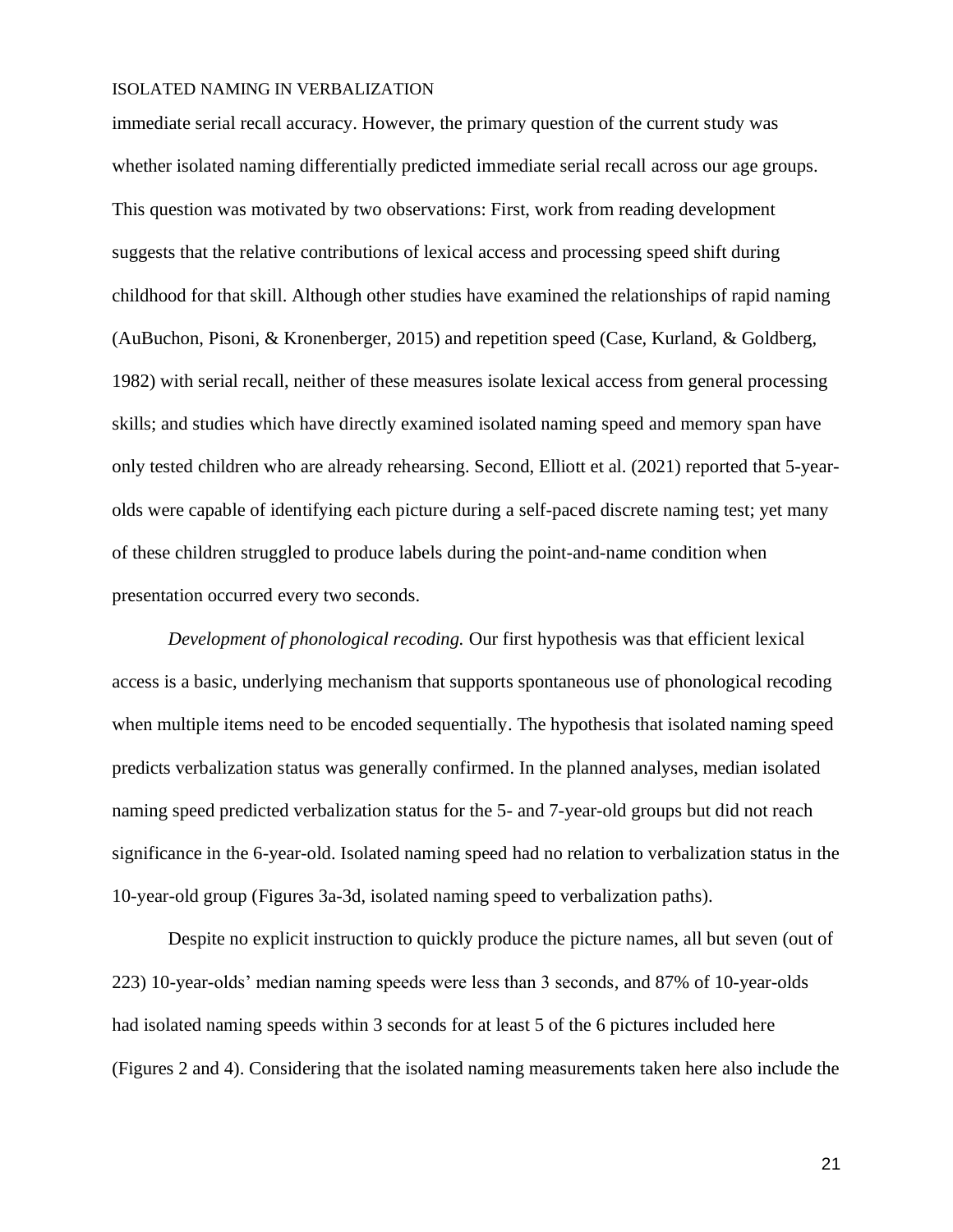experimenters' button push, children whose isolated naming speed was 3 seconds or faster could likely produce item labels within the 2 second interstimulus interval used during the main serial recall tasks. Moreover, twelve of the 10-year-olds reported using internal speech strategies even though they overtly displayed no verbalization behaviors (Elliott et al., 2021). Therefore, it appears that by 10 years of age, most children's lexical access is efficient enough to support the spontaneous sequential phonological recoding of multiple items. It is possible that changing elements of the methodology (e.g. shortening/lengthening the interstimulus interval, presenting items auditorily rather than visually, or requiring spoken responses at recall) would either facilitate or further impede children's use of phonological strategies, shifting the age at which naming speed holds predictive value.

For the three younger age groups, even the seemingly simple skill of sequential phonological recoding may not yet be automatized; therefore, variability in both isolated naming and verbalization was detectable and predictive of immediate serial recall, although not directly in the case of the 5-year-olds. The primary difference in verbalization status for the 6- and 7 year-olds compared to the 10-year-olds was that more 6- and 7-year-olds were classified as "sometimes" rather than "usually" verbalizing (Table 1). The three groups of younger children also had slower median isolated naming speed (Figure 2) and more intra-child variability in isolated naming speed (Figure 4). It appears that 5-, 6- and 7-year-olds were attempting to use a phonological recoding strategy, but lexical access was slower, less efficient, less consistent, and perhaps more effortful.

*Relationship between phonological recoding and short-term memory.* The finding that, by 10 years of age, isolated naming no longer predicted verbalization was also consistent with our second hypothesis. If capacity, processing speed, and strategy use each have their own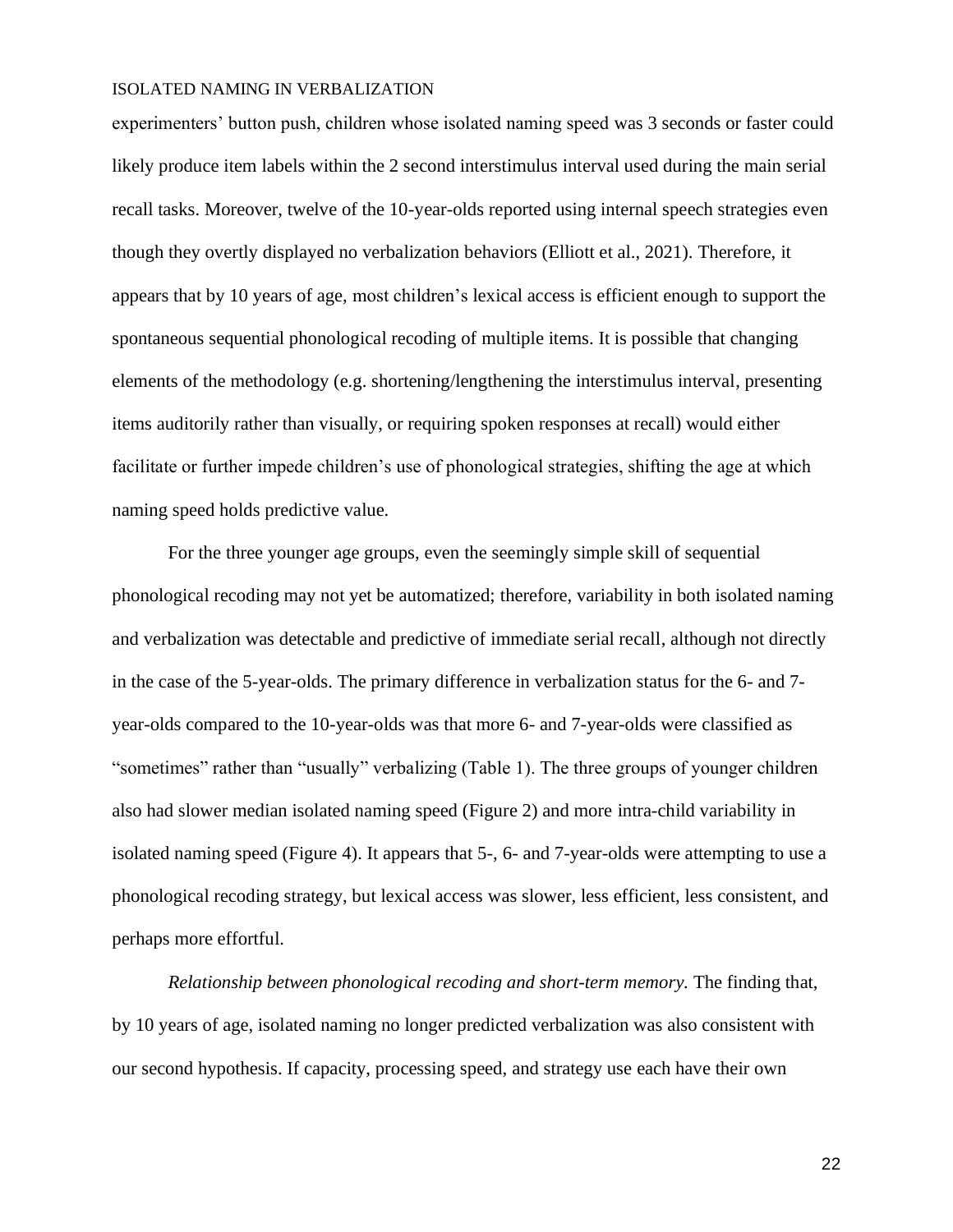developmental trajectories, each might differentially predict short-term and working memory at different ages. The current study focused on the development of a phonological recoding strategy. As predicted, the strength of the direct relationship between isolated naming speed and immediate serial recall had a U-shape across development (Figures 3a-3d, top horizontal paths). Consistent with the findings of Hitch et al. (1989) who found no relation between isolated naming and span in 8- and 11-year-olds, isolated naming speed did not predict span in the 10 year-olds studied here. Isolated naming directly predicted immediate serial recall only for the 6 and 7-year-olds. However, the reason for the lack of relation is likely different for the 5-yearolds than for the 10-year-olds.

As previously described, by age 10, most children's lexical access is efficient enough to support sequential phonological recoding and thus serial recall, given the current methodology. Therefore, individual differences in recall due to phonological recoding are likely small relative to the contributions from individual differences in capacity, processing speed, or other more complex strategies. In contrast, at age 5, a substantial portion of children showed no evidence of phonological recoding during serial recall. Specifically, about one quarter of 5-year-olds were classified as "never" verbalizing. If these children made no attempt to engage in lexical retrieval during the memory tasks, their isolated naming speeds serve as noise in the direct relationship; in other words, individual differences in naming speed introduces meaningless variability for the children who are not verbalizing. Fortunately, the data from Elliott et al. (2021) identified precisely which children were observed verbalizing, and therefore allowed for a test of the indirect relationship of isolated naming on serial recall, mediated by frequency of verbalization.

*Development of phonological recoding as a support for short-term memory.* Phonological recoding, as an often covert skill, may be hard to identify in a clinical setting; consequently,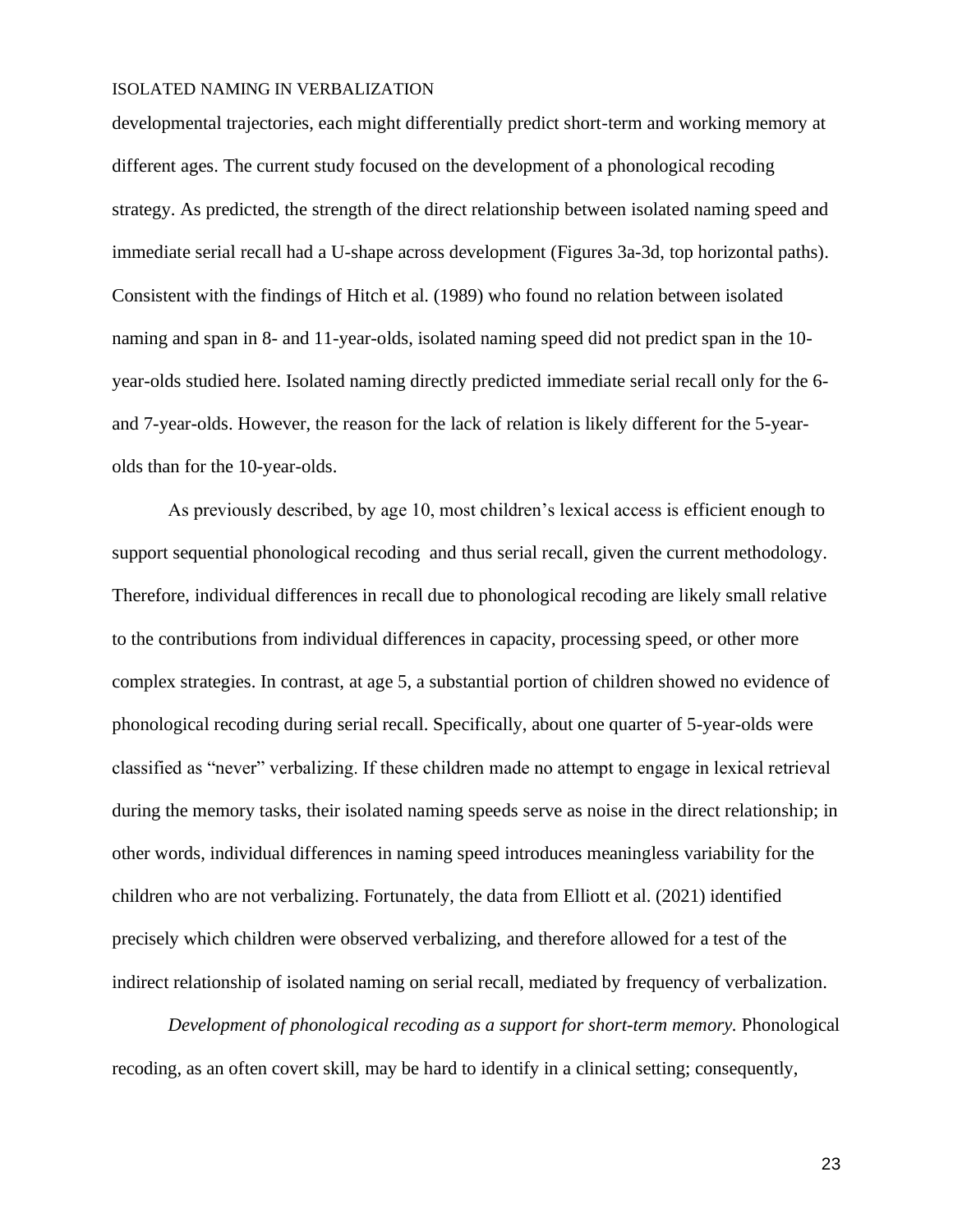isolated naming and age could be two useful pieces of information a clinician has to identify the underlying source of a child's poor serial recall. However, to put these data points in context, we need to understand changes in the full model across development. For example, the results discussed below may suggest that a 6- or 7-year-old who has relatively poor immediate serial recall and slow naming speeds may not be utilizing phonological recoding to support memory; thus, drills that improve rapid labeling and lexical access may also improve short-term memory performance. In contrast, a child of the same age with poor serial recall but fast isolated naming speeds may have attentional or processing concerns (e.g. ADHD) which instead underlie their memory problems.

We only made strong predictions for the 5-year-olds regarding the mediated model. In line with this prediction, the indirect relationship between isolated naming speed and recall – through verbalization frequency – was significant. The children with faster isolated naming speeds were more likely to be classified as verbalizers and had higher memory spans as well. Notably, no indirect relationship was observed in the 10-year-olds, further strengthening the conclusion that the absence of a direct relationship early in the development of phonological recoding occurs for a different underlying reason than the lack of a relationship once this skill is developed.

The developmental changes between 6 years 1 month and 7 years 11 months – as captured in our 6- and 7-year-old groups – are less clear. For 6-year-olds, verbalization frequency accounted for only a portion of the relationship between isolated naming speed and immediate recall. In contrast, verbalization frequency fully mediated the relationship between isolated naming and recall in the 7-year-old group (Figures 3a-3d). A possible explanation is that this age range represents the period of development in which most children are spontaneously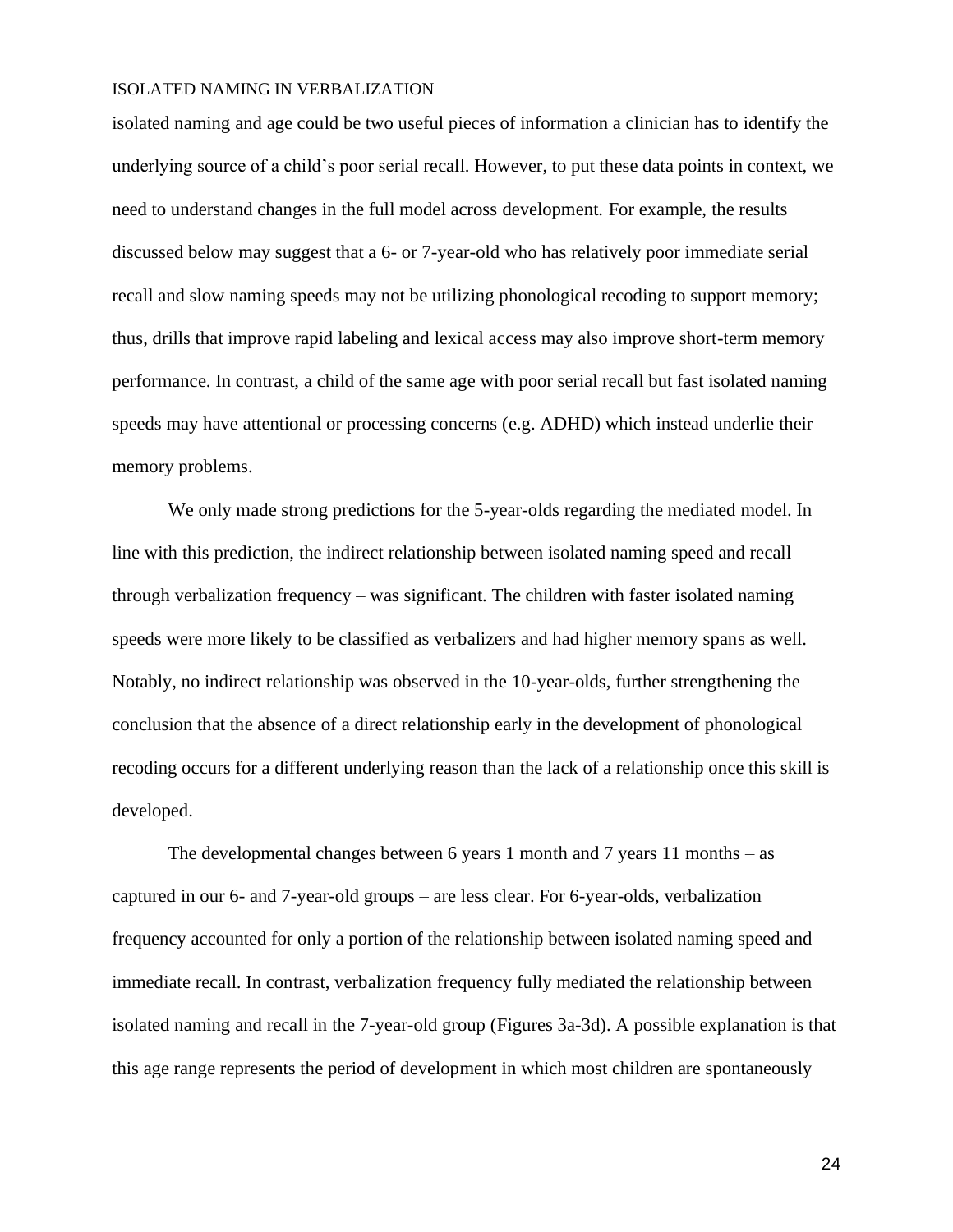attempting phonological recoding in a short-term memory task, but still vary in the efficiency with which they can carry out this task. Although recall increased from 6- to 7-years (Figure 1), median naming speed was similar for these two groups (Figure 2). Both groups also had a large subset of children who failed to consistently provide fast labels (Figure 4). Despite both age groups having a subset of children struggling to quickly label items, we might also expect some children (especially in the 7-old-group) to be able to label items well within the two-second interstimulus interval used here (Figure 2). These children could then use the phonological codes in service of rehearsal which would further increase span. The results of Flavell et al. (1966) are often interpreted as support that 7-year-olds engage in rehearsal. However, it is worth noting that Flavell et al.'s coding of verbalization frequency, and thus Elliott et al.'s (2021) coding, did not differentiate either partial or cumulative rehearsal from simple phonological recoding. A child who only labeled images during encoding or retrieval was given the same classification as a child who additionally rehearsed items during a delay period – be it extra time during the interstimulus interval or the delay period of the delayed recall block. In fact, both Flavell and colleagues (anecdotally) and Elliott and colleagues (statistically based) noted that during the delayed recall trials, verbalization behaviors were more prevalent during both the encoding period and the recall period than during the delay period. A more nuanced examination of these verbalization data is necessary to understand the transition from phonological recoding to rehearsal during this point in development.

Most surprising, perhaps, were the changes observed from 7 to 10 years of age. Neither Flavell et al. (1966) nor Elliott et al. (2021) showed strong evidence for an increase in verbalization from 7 to 10 years of age. Nonetheless, the 10-year-olds had higher recall, whether scored as longest list length (Elliott et al.) or by the total number of items correct as scored in the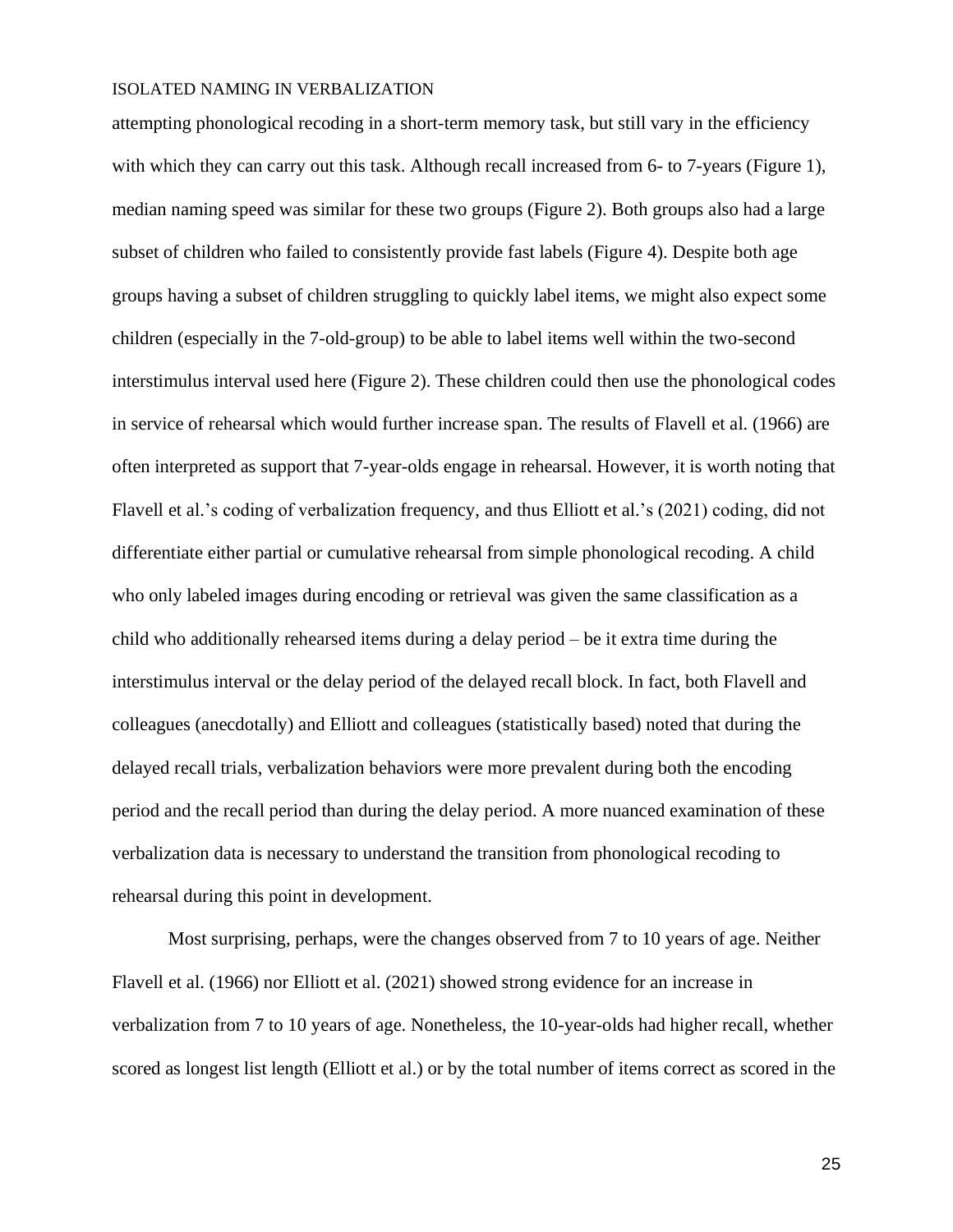current analysis. Taken together, the data presented here illustrate that, although most 7-yearolds spontaneously verbalize, these children still vary in their lexical access speed. Individual differences in lexical access would affect the efficiency of phonological recoding and likely have downstream effects on rehearsal. Rehearsal itself is also likely to vary in efficiency from 7 to 10 years of age. Although average speech duration decreases dramatically until age 7, it continues to decrease even through the teenage years (Smith & Zelaznik, 2004). Further, even when children show average articulation durations comparable to adults, productions of individual tokens from a given child have more variable durations than tokens produced by adults (Smith 1991). Speech motor movements remain quite variable in 7-year-old children, suggesting that the creation and execution of the speech motor plan has not reached adult-like efficiency (Smith & Zelaznik, 2004).

The exploratory mediation analysis for delayed serial recall may shed light on the development of verbalization from age 7 to age 10. Notably, the direct path between naming speed and recall remained insignificant for 5- and 10-year-olds (and became slightly weaker for the 6- and 7-year-olds) in delayed relative to immediate recall (Figure 5). That the general pattern persisted even when the delay necessitated additional maintenance strategies, such as rehearsal, might suggest that isolated naming speed alternatively reflects a knowledge component that is important for recall, but independent of verbalization. However, the stronger claim made here is that the knowledge component is specifically lexical knowledge which can support phonological recoding and, in turn, rehearsal. This claim is also consistent with the path between verbalization and recall which became weaker for 6- and 7-year-olds relative to immediate serial recall, but stronger for 10-year-olds relative to their immediate serial recall.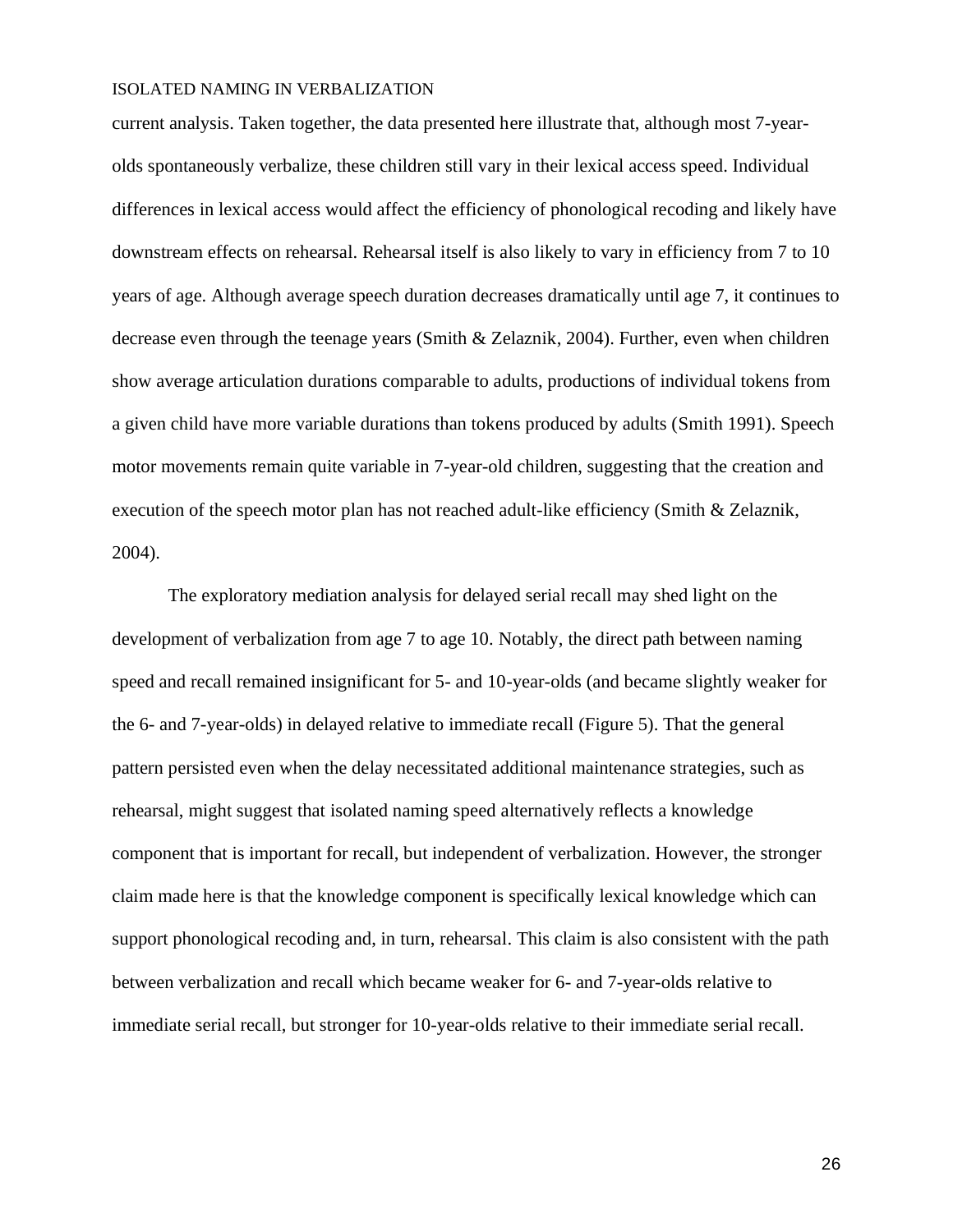This pattern might result from the waning usefulness of phonological recoding to the younger groups if rehearsal is not being used to reactivate the phonological representation over the delay.

*Conclusions.* The current study reanalyzed data from Elliott et al.'s (2021) multilab Registered Replication Report of Flavell, Beach, and Chinsky (1996) to better understand the foundational mechanisms for phonological recoding and rehearsal in short-term memory during development. Isolated naming speed directly predicted immediate serial recall at ages 6- and 7 years, though this relationship was mediated by verbalization – partially at age 6 and fully at age 7. However, isolated naming only predicted serial recall indirectly (via verbalization) at age 5. By age 10, isolated naming no longer had predictive value, either directly or indirectly. These findings imply that fast lexical access is a precursor to successful, spontaneous phonological recoding of a series of items. Once children begin to spontaneously use phonological recoding in service of short-term and working memory, lexical access and speech-motor processes continue to become more consistently efficient, further benefiting recall, until automaticity is reached. These findings help describe a model of rehearsal development. Specifically, development of phonological recoding and rehearsal strategies should not be viewed as an all-or-none phenomenon; nor should the relations between timing of speech output processes (as a proxy for efficiency) and recall be evaluated uniformly across age groups. Instead, there is an interplay of strategy engagement, efficiency, and task demands that changes throughout development.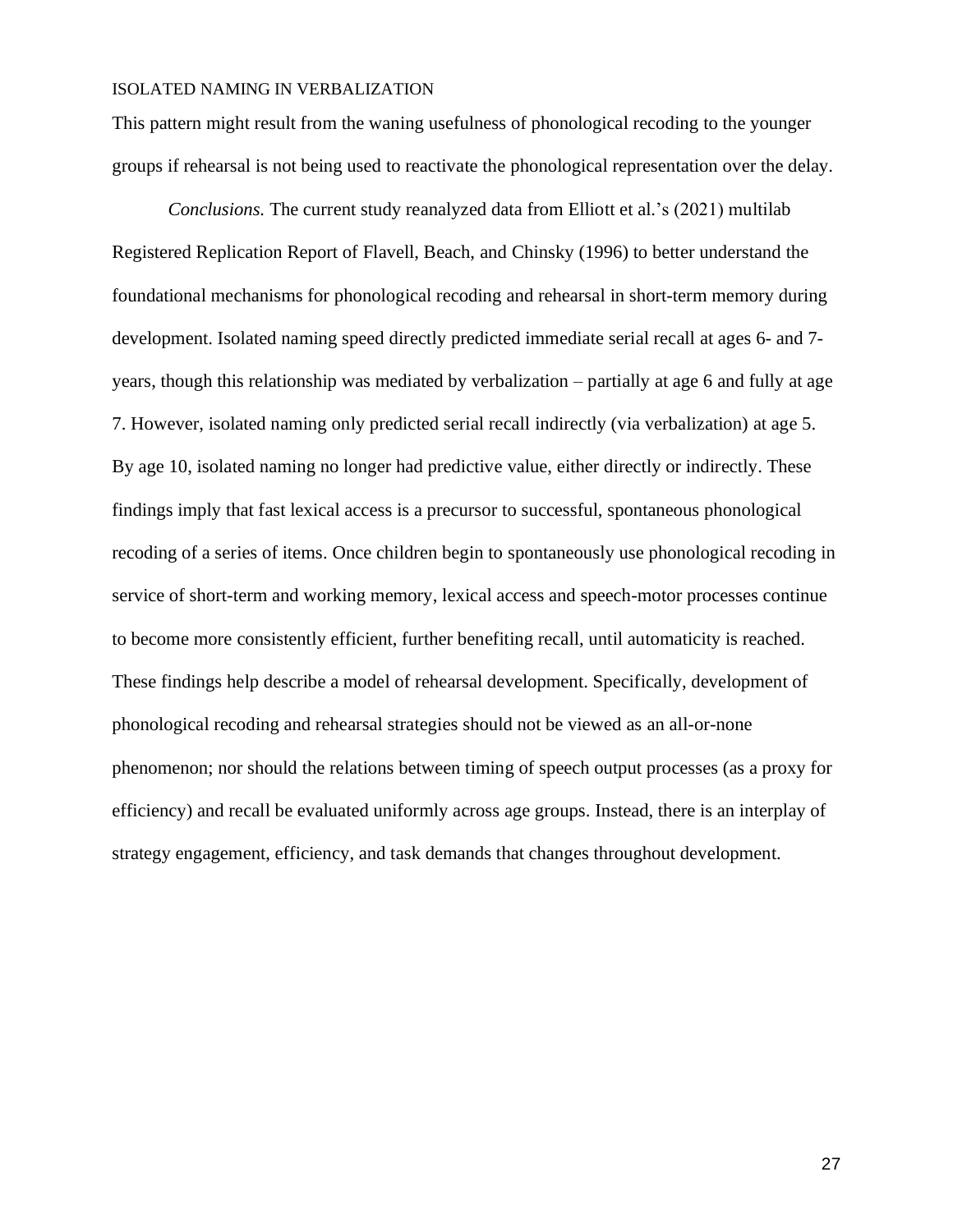## Acknowledgements

We would like to thank the following individuals for assistance coding data and/or providing administrative support in their respective laboratories: Rayanna Aull, Caleb Burns, Gary Lupyan, Duangporn 'Ju' Pattanakul, Matthew Sinquefield, Maxmillian Stroyeck, Zehra Unal, and Rebecca Wagner.

# Funding

This work was supported by the National Institute of General Medical Sciences of the National Institutes of Health under Award P20 GM109023.

#### Data Availability

Data and analysis code are available on OSF [\(https://osf.io/3yba9/\)](https://osf.io/3yba9/).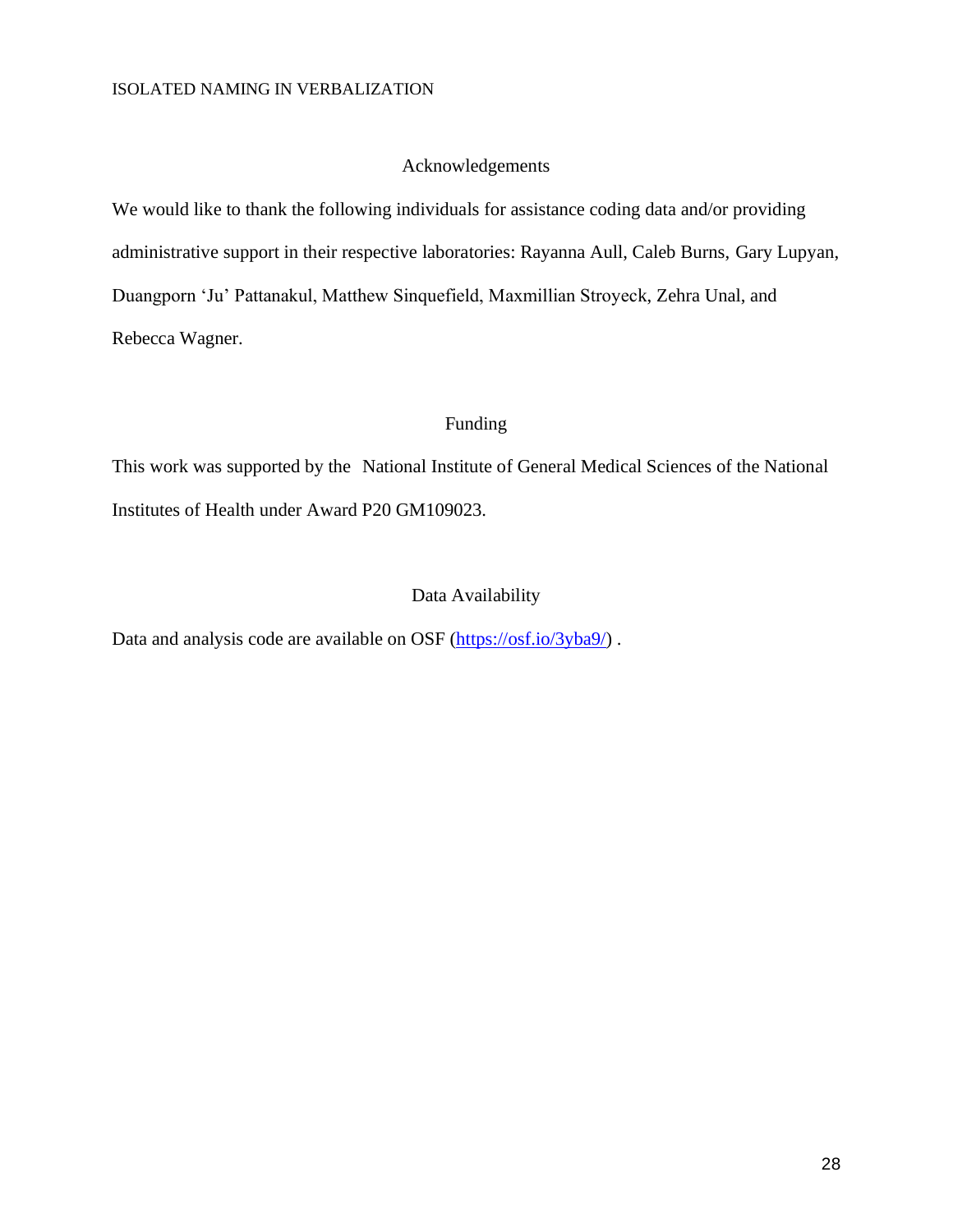#### References

AuBuchon, A. M., Pisoni, D., & Kronenberger, W. (2015). Short-term and working memory impairments in early-implanted, long-term cochlear implant users are independent of audibility and speech production. *Ear and Hearing*, *36*(6), 733-737.

<https://doi.org/10.1097/AUD.0000000000000189>

- Archibald, L. M. D. (2013). The language, working memory, and other cognitive demands of verbal tasks. *Topics in Language Disorders, 33(3)*, 190-207. https://doi.org/10.1097/TLD.0b013e31829dd8af
- Camos, V., & Barrouillet, P. (2011). Developmental change in working memory strategies: From passive maintenance to active refreshing. *Developmental Psychology*, *47*(3), 898-904. <https://doi.org/10.1037/a0023193>
- Case, R., Kurland, D. M., & Goldberg, J. (1982). Operational efficiency and the growth of shortterm memory span. *Journal of Experimental Child Psychology*, *33*(3), 386-404. [https://doi.org/10.1016/0022-0965\(82\)90054-6](https://doi.org/10.1016/0022-0965(82)90054-6)
- Cepeda, N. J., Blackwell, K. A., & Manakata, Y. (2013). Speed isn't everything: Complex processing speed measures mask individual differences and developmental changes in executive control. *Developmental Science*, *16*(2), 269-286.

<https://doi.org/10.1111/desc.12024>

Conrad, R., & Hull, A. J. (1964). Information, acoustic confusion and memory span. *British Journal of Psychology*, *55*(4), 429-432. [https://doi.org/10.1111/j.2044-](https://doi.org/10.1111/j.2044-8295.1964.tb00928.x) [8295.1964.tb00928.x](https://doi.org/10.1111/j.2044-8295.1964.tb00928.x)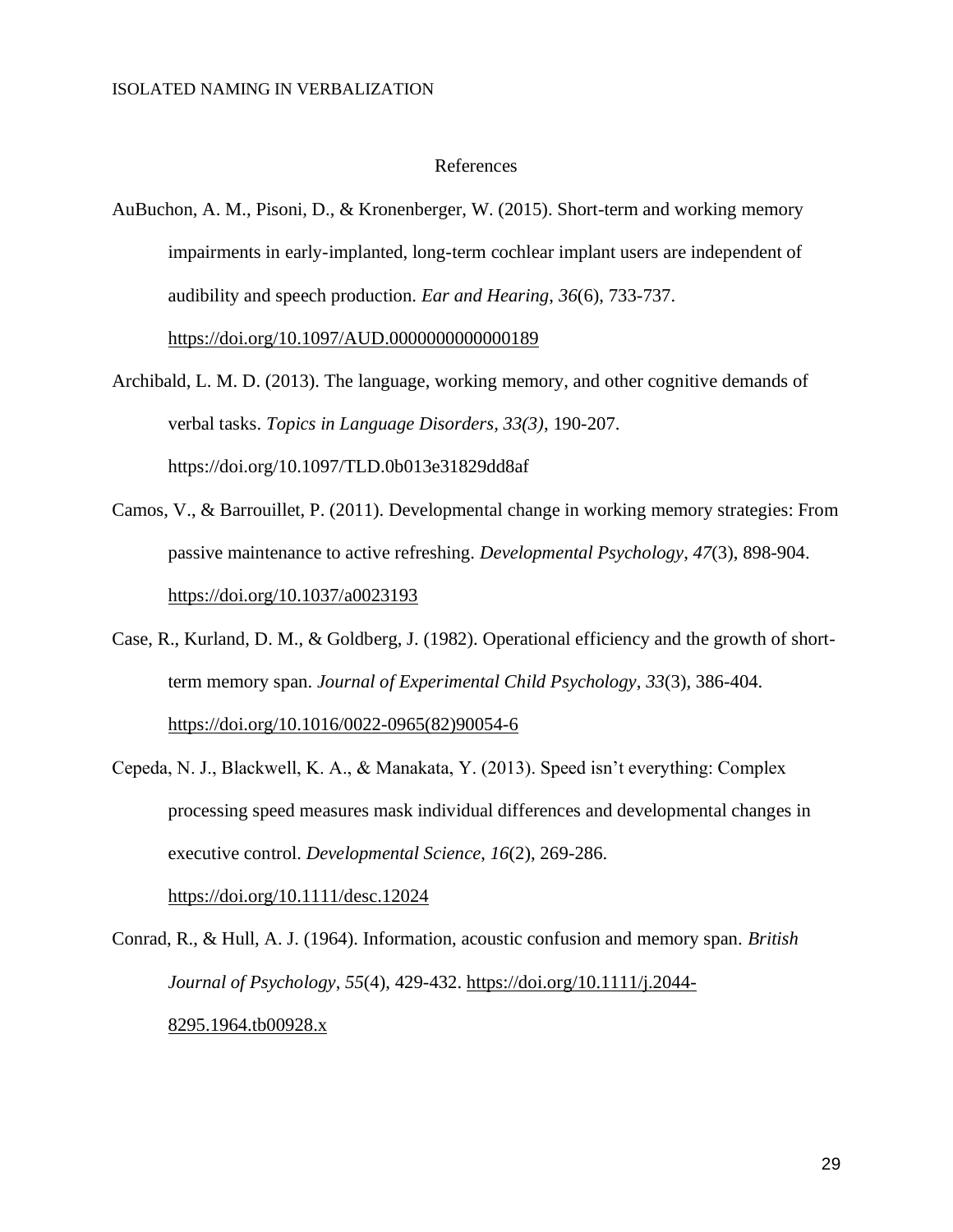Cowan, N. (2016). Working memory maturation: Can we get at the essence of cognitive growth? *Perspectives on Psychological Science, 11*(2), 239-264.

<https://doi.org/10.1177/1745691615621279>

- Cowan, N., AuBuchon, A. M., Gilchrist, A. L., Ricker, T. J., & Saults, J. S. (2011). Age differences in visual working memory capacity: Not based on encoding limitations. *Developmental Science*, *14*(5), 1066-1074. [https://doi.org/10.1111/j.1467-](https://doi.org/10.1111/j.1467-7687.2011.01060.x) [7687.2011.01060.x](https://doi.org/10.1111/j.1467-7687.2011.01060.x)
- Cowan, N., Keller, T. A., & Hulme, C. (1994). Verbal memory span in children: Speech timing clues to the mechanisms underlying age and word length effects. *Journal of Memory and Language, 33*(2)*,* 234–250. https://doi.org/https://doi.org/10.1006/jmla.1994.1012
- Cowan, N., Wood, N. L., Wood, P. K., Keller, T. A., Nugent, L. D., & Keller, C. V. (1998). Two separate verbal processing rates contributing to short-term memory span. *Journal of Experimental Psychology: General*, *127*(2), 141-160. [https://doi.org/10.1037/0096-](https://doi.org/10.1037/0096-3445.127.2.141) [3445.127.2.141](https://doi.org/10.1037/0096-3445.127.2.141)
- Dickens, R. H., Meisinger, E. B., & Tarar, J. M. (2015). Test review: Comprehensive Test of Phonological Processing–2nd ed. (CTOPP-2) by Wagner, RK, Torgesen, JK, Rashotte, CA, & Pearson, NA. *Canadian Journal of School Psychology, 30*(2), 155-162. <https://doi.org/10.1177/0829573514563280>
- Elliott, E. M., Morey, C. C., AuBuchon, A. M., Cowan, N., Jarrold, C., Adams, E. J., … Voracek, M. (2021). Multilab direct replication of Flavell, Beach, and Chinsky (1966): Spontaneous verbal rehearsal in a memory task as a function of age. *Advances in Methods and Practices in Psychological Science*, *4*(2), 1-20. <https://doi.org/10.1177/25152459211018187>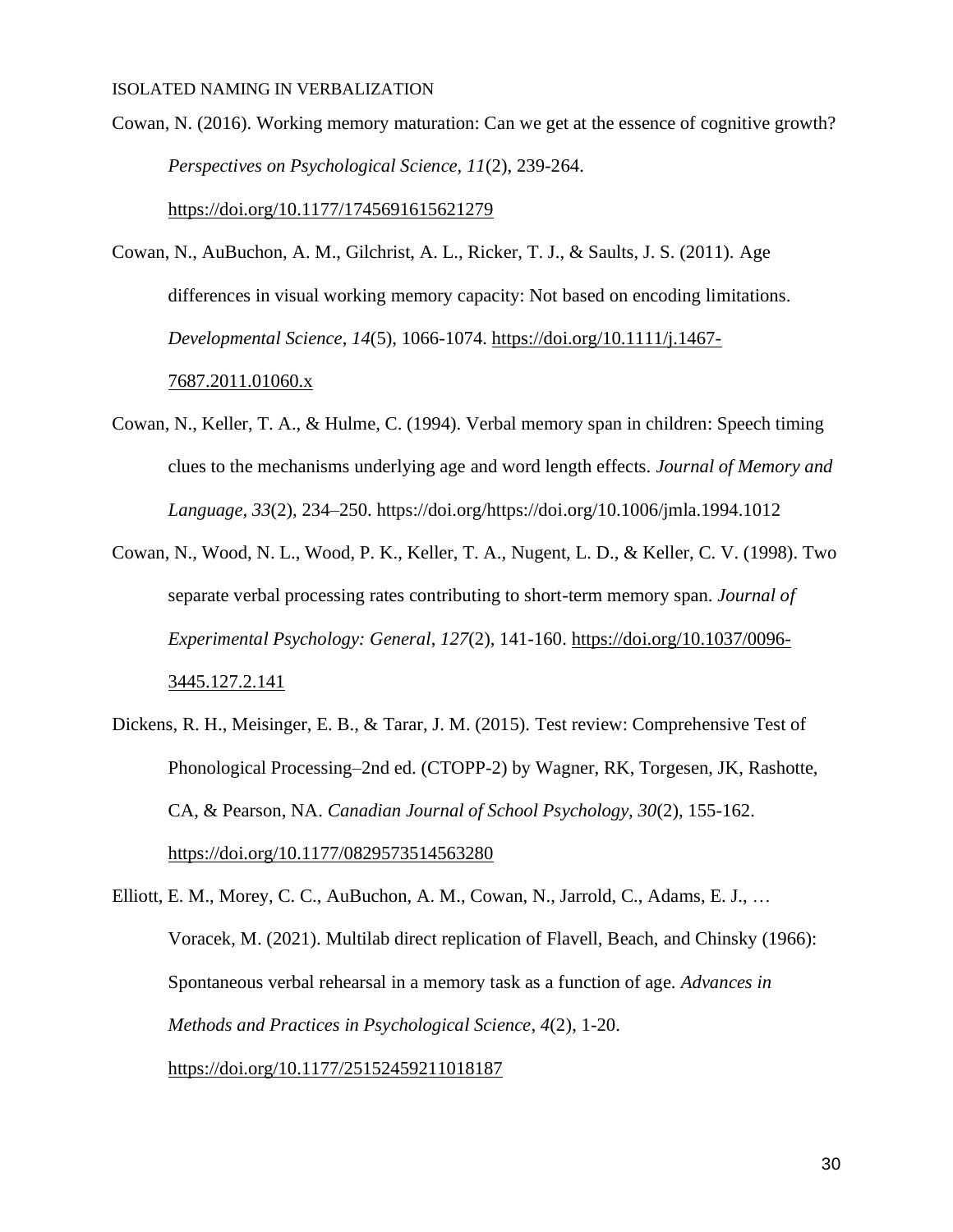- Engle, R., Cantor, J., & Carullo, J. (1992). Individual differences in working memory and comprehension: A test of four hypotheses. *Journal of Experimental Psychology: Learning, Memory, and Cognition*, *18*(5), 972-992. [https://doi.org/10.1037/0278-](https://doi.org/10.1037/0278-7393.18.5.972) [7393.18.5.972](https://doi.org/10.1037/0278-7393.18.5.972)
- Flavell, J. H., Beach, D. R., & Chinsky, J. M. (1966). Spontaneous verbal rehearsal in a memory task as a function of age. *Child Development*, *37*(2), 283-299. <https://doi.org/10.2307/1126804>
- Fry, A. F., & Hale, S. (2000). Relationships among processing speed, working memory, and fluid intelligence in children. *Biological psychology*, *54*(1-3), 1-34. https://doi.org/10.1016/S0301-0511(00)00051-X
- Henry, L. A., Turner, J. E., Smith, P. T., & Leather, C. (2000). Modality effects and the development of the word length effect in children. *Memory, 8*, 1-17. https:/doi.org/10.1080/096582100387678
- Hitch, G. J., Halliday, M. S., & Littler, J. E. (1989). Item identification time and rehearsal rate as predictors of memory span in children. *Quarterly Journal of Experimental Psychology*, *41*(2), 321-337.<https://doi.org/10.1080/14640748908402368>
- Jarrold, C., & Citroen, R. (2013). Reevaluating key evidence for the development of rehearsal: Phonological similarity effects in children are subject to proportional scaling artifacts. *Developmental Psychology*, *49*(5), 837-847.<https://doi.org/10.1037/a0028771>
- Jarrold, C., Cocksey, J., & Dockerill, E. (2008). Phonological similarity and lexicality effects in children's verbal short-term memory: Concerns about the interpretation of probed recall data. *Quarterly Journal of Experimental Psychology*, *61*(2), 324-340. <https://doi.org/10.1080/17470210701202210>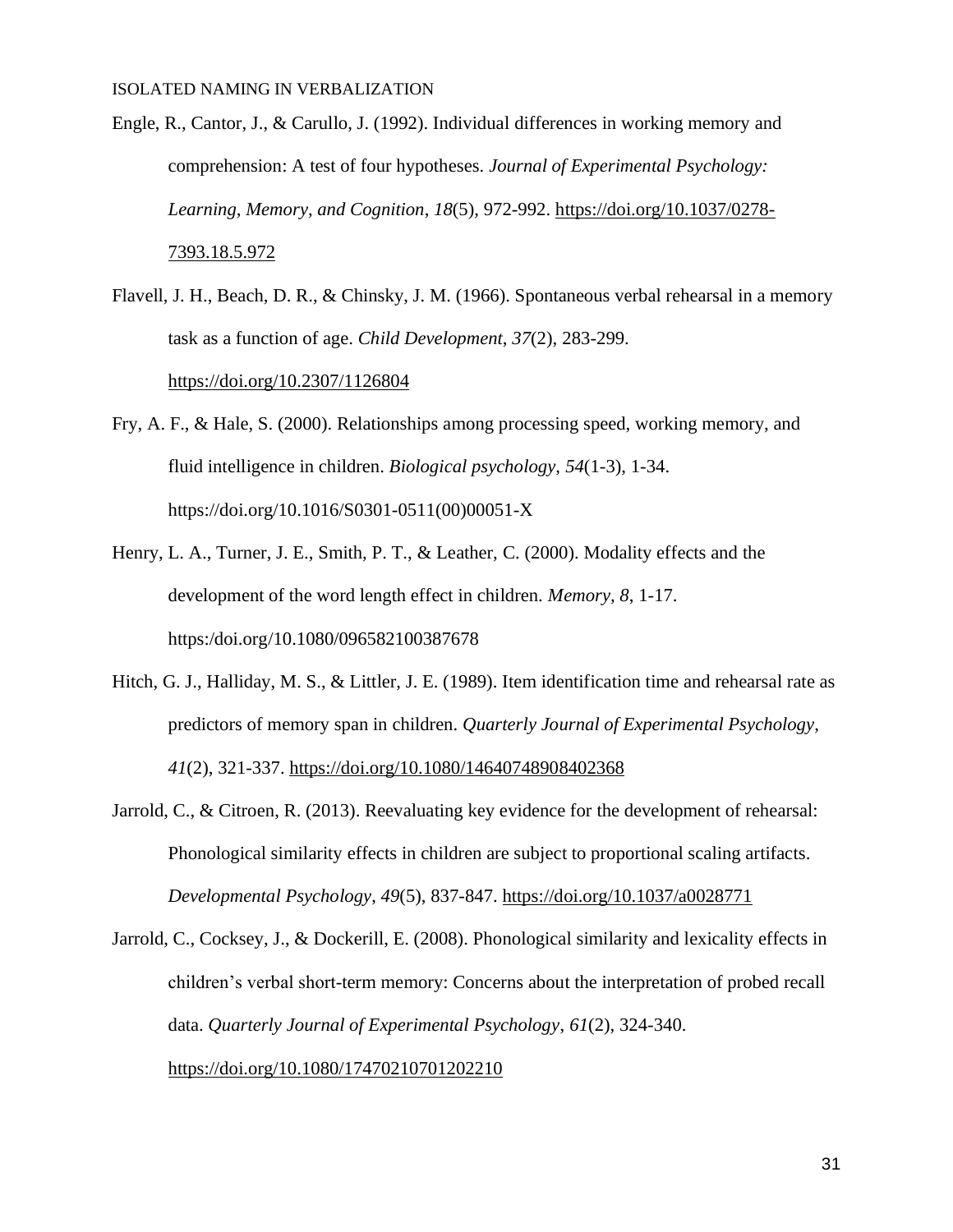Jarrold, C., & Tam, H. (2011). Rehearsal and the development of working memory. In P. Barrouillet & V. Gaillard (Eds.), *Cognitive development and working memory: A dialogue between neo-Piagetian theories and cognitive approaches* (pp. 177-199). Psychology Press.

- Logan, J. A. R., Schatschneider, C., & Wagner, R. K. (2011). Rapid serial naming and reading ability: The role of lexical access. *Reading and Writing*, *24*, 1-25. <https://doi.org/10.1007/s11145-009-9199-1>
- Nation, K., & Hulme, C. (2011). Learning to read changes children's phonological skills: Evidence from a latent variable longitudinal study of reading and nonword repetition. *Developmental science*, *14*(4), 649-659. https://doi.org/10.1111/j.1467- 7687.2010.01008.x
- Norris, D. G., Hall, J., & Gathercole, S. E. (2019). How do we perform backward serial recall? *Memory and Cognition*, *47*, 519-543.<https://doi.org/10.3758/s13421-018-0889-2>
- Poloczek, S., Henry, L. A., Messer, D. J., & Büttner, G. (2019). Do children use different forms of verbal rehearsal in serial picture recall tasks? A multi-method study. *Memory, 27*(6), 758-771.<https://doi.org/10.1080/09658211.2018.1563615>
- R Core Team (2021). *R: A language and environment for statistical computing*. R Foundation for Statistical Computing, Vienna, Austria. URL [https://www.R-project.org/.](https://www.r-project.org/)
- Smith, A. (1991). Comparative investigations of speech and other motor behaviors. *Journal of the Acoustical Society of America*, *89*(4B), 1869.<https://doi.org/10.1121/1.2029319>
- Smith, A., & Zelaznik, H. N. (2004). Development of functional synergies for speech motor coordination in childhood and adolescence. *Developmental Psychobiology*, *45*(1), 22-33. <https://doi.org/10.1002/dev.20009>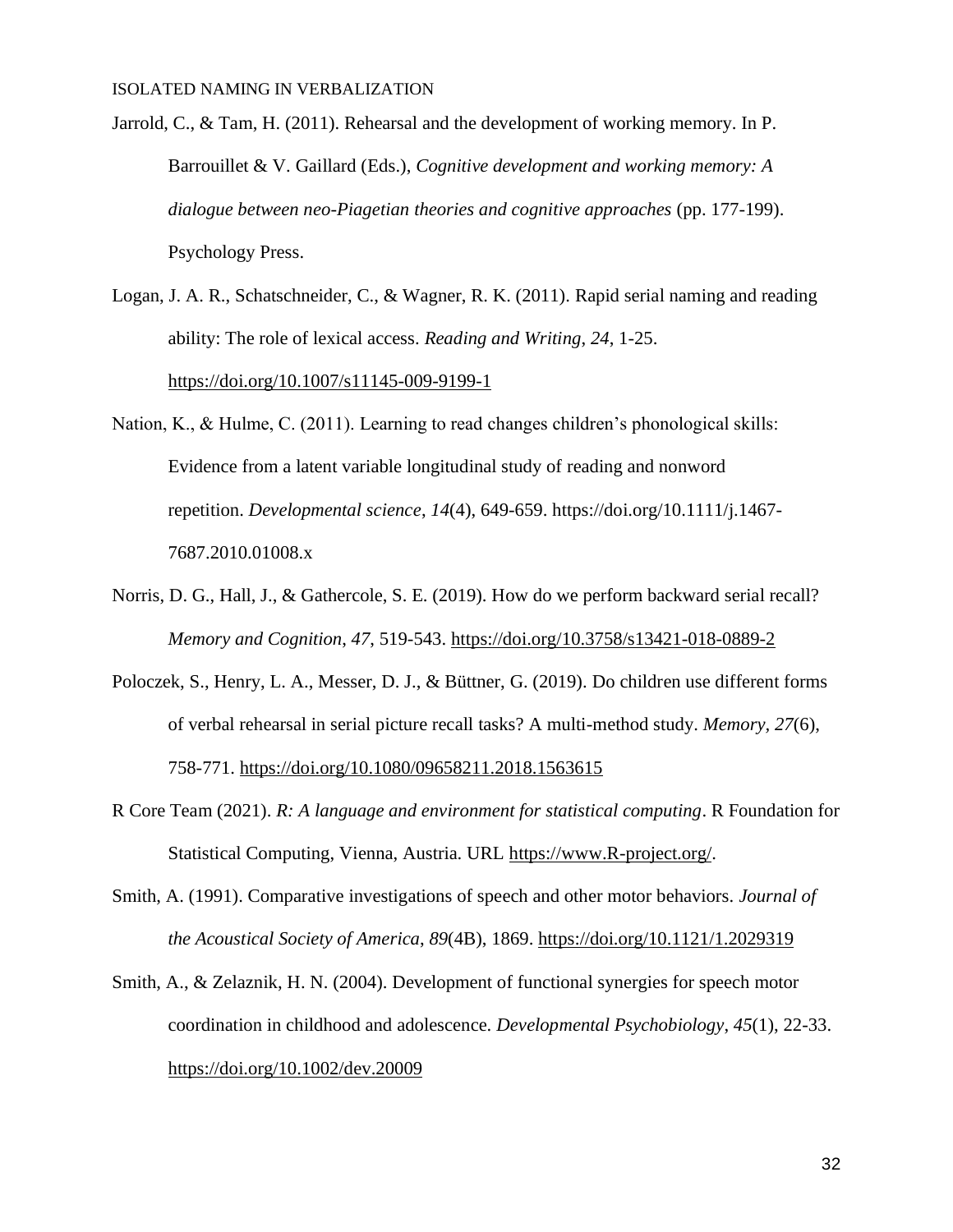St Clair-Thompson, H., Stevens, R., Hunt, A., & Bolder, E. (2010). Improving children's working memory and classroom performance. *Educational Psychology: An International Journal of Experimental Educational Psychology, 30*, 203 - 219. doi:10.1080/01443410903509259

- Tannock, R., Martinussen, R., & Frijters, J. (2000). Naming speed performance and stimulant effects indicate effortful, semantic processing deficits in attention-deficit/hyperactivity disorder. *Journal of abnormal child psychology*, *28*(3), 237-252
- Tingley, D., Yamamoto, T., Hirose, K., Keele, L., & Imai, K. (2014). Mediation: R package for causal mediation analysis. *Journal of Statistical Software*, *59*(5), 1-38. URL: <http://www.jstatsoft.org/v59/i05/>
- Turley-Ames, K., & Whitfield, M. M. (2003). Strategy training and working memory task performance. *Journal of Memory and Language*, *49*(4), 446-468. [https://doi.org/S0749-](https://doi.org/S0749-596X(03)00095-0) [596X\(03\)00095-0](https://doi.org/S0749-596X(03)00095-0)
- Wolf, M., & Bowers, P. G. (1999). The double-deficit hypothesis for the developmental dyslexias. *Journal of Educational Psychology*, *91*(3), 415-438.

<https://doi.org/10.1037/0022-0663.91.3.415>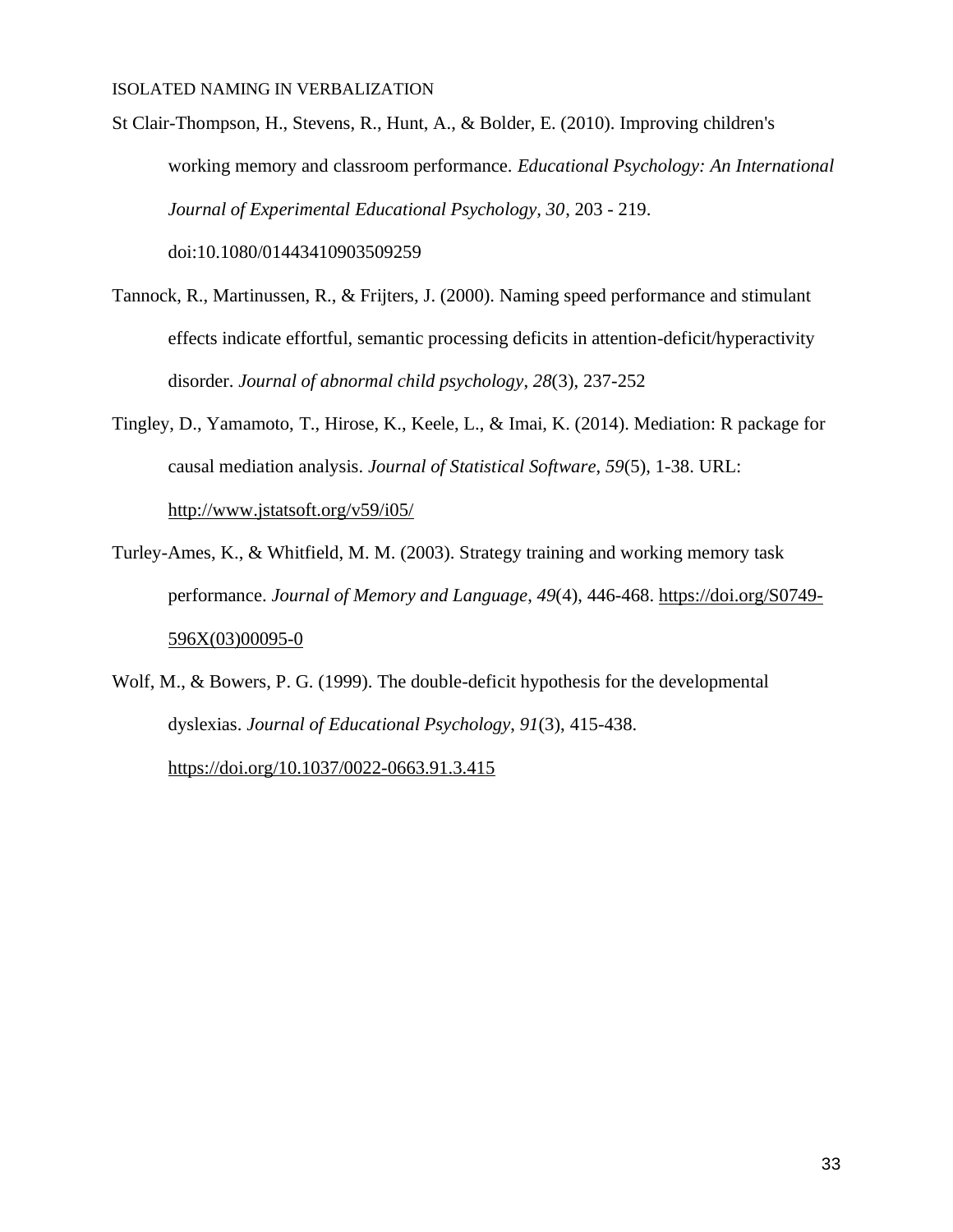# Table 1

| Verbalization Classification by Age Group |  |
|-------------------------------------------|--|
|                                           |  |

|              | "Never"  | "Sometimes" | "Usually" | Total |
|--------------|----------|-------------|-----------|-------|
| 5-year-olds  | 51 (24%) | 76 (36%)    | 83 (40%)  | 210   |
| 6-year-olds  | 28 (12%) | 81 (33%)    | 134 (55%) | 243   |
| 7-year-olds  | 19 (7%)  | 69 (27%)    | 170 (66%) | 258   |
| 10-year-olds | 14 (6%)  | 37 (17%)    | 172 (77%) | 223   |

Note: The number (percentage) of children in each age group that were classified as verbalizing "never", "sometimes", or "most of the time." These values vary slightly from Elliott et al. (2021) because of missing data.